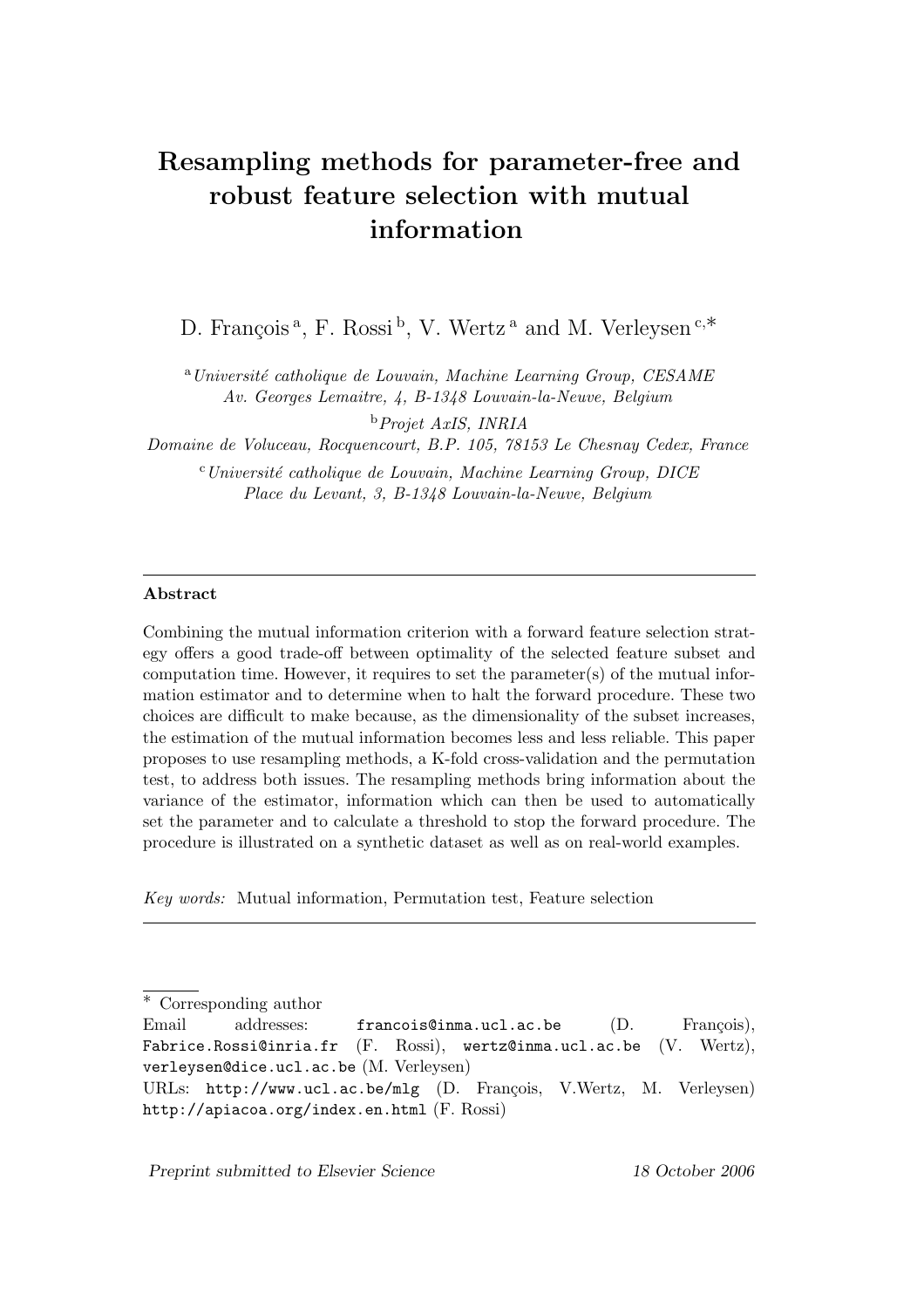## 1 Introduction

Feature selection consists in choosing, among a set of input features, or variables, the subset of features that has maximum prediction power for the output. More formally, let us consider  $\mathbf{X} = (X_1, \dots, X_d)$  a random input vector and Y a continuous random output variable that has to be predicted from  $X$ . The task of feature selection consists in finding the features  $X_i$  that are most relevant to predict the value of  $Y$  [1].

Selecting features is important in practice, especially when distance-based methods like k-nearest neighbors (k-NN), Radial Basis Function Networks (RBFN) and Support Vector Machines (SVM) (depending on the kernel) are considered. These methods are indeed quite sensitive to irrelevant inputs: their performances tend to decrease when useless variables are added to the data.

When the data are high-dimensional (i.e. the initial number of variables is large) the exhaustive search of an optimal feature set is of course intractable. In such cases, furthermore, most methods that 'work backwards' by eliminating useless features perform badly. The backward elimination procedure for instance, or pruning methods like the Optimal Brain Surgeon for the Multi-Layer Perceptron [2], SVM-based feature selection [3], or weighting methods like the Generalized Relevance Learning Vector Quantization algorithm [4] require building a model with all initial features. With high-dimensional data, this will often lead to large computation times, overfitting, convergence problems, and, more generally, issues related to the curse of dimensionality. These approaches are furthermore bound to a specific prediction model.

By contrast, a forward feature selection procedure can be applied using any model and begins with small feature subsets. Such procedure is furthermore simple and often efficient. Nevertheless, when data are high-dimensional, it becomes difficult to perform the forward search using the the prediction model directly. This is because, for every candidate feature subset, a prediction model must be fit, involving resampling techniques and grid searching for optimal structural parameters. A cheaper alternative is to estimate the relevance of each candidate subset with a statistical or information-theoretic measure, without using he prediction model itself.

The combined use of a forward feature search and an information-theoreticbased relevance criterion is generally considered to be a good option, when nonlinear effects prevent from using the correlation coefficient [5]. In this context, the mutual information estimated using a nearest neighbour-based approach has been shown to be effective [6,7]. Nevertheless, this approach, just like most feature selection methodologies, faces two difficulties.

The first one, which is generic for all feature selection methods, lies in the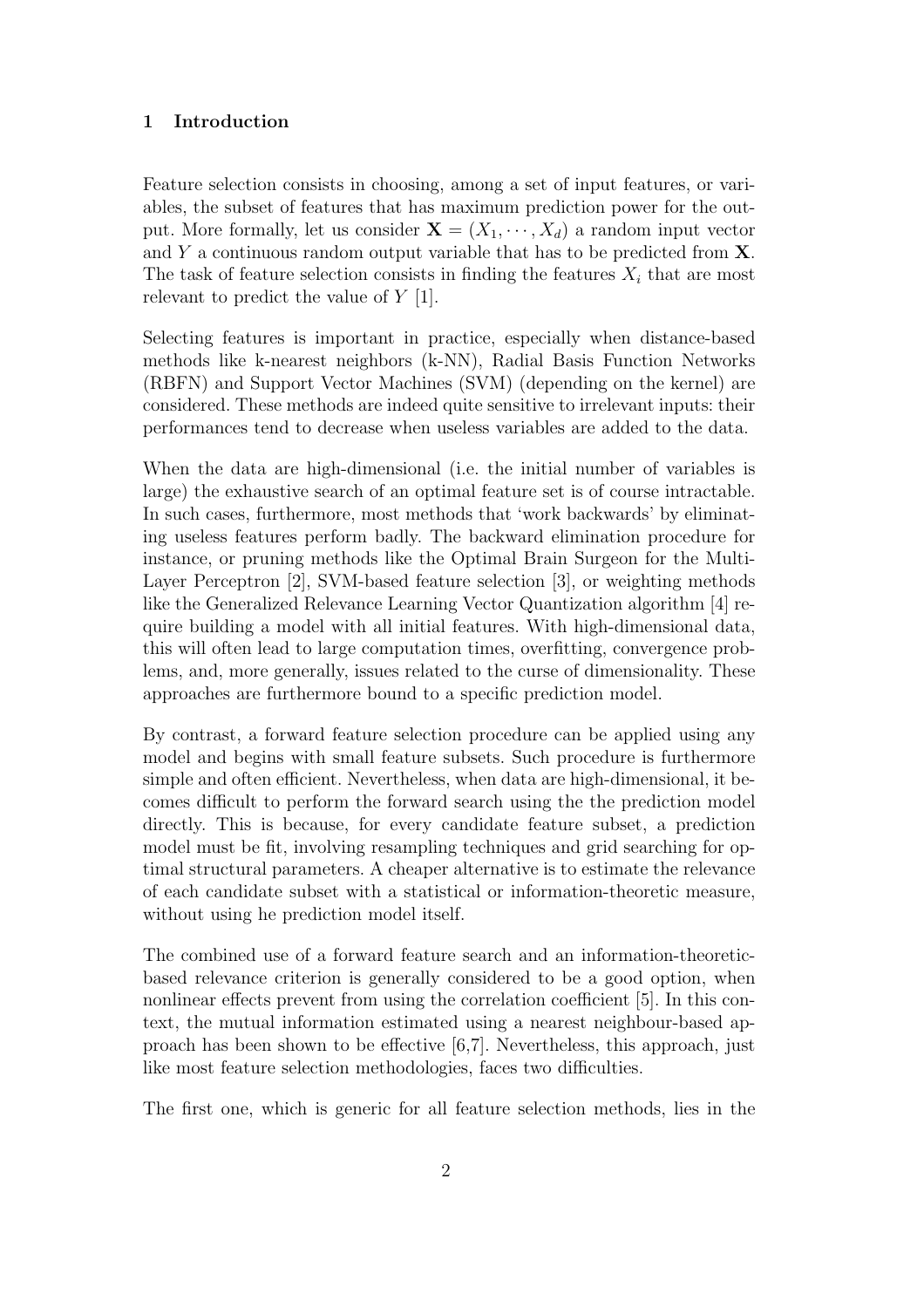optimal choice of the number of features to select. Most of the time, the number of features to select is chosen a priori or so as to maximize the relevance criterion. The former approach leaves no room for optimization, while the latter may be very sensitive to the estimation of the relevance criterion.

The second difficulty concerns the choice of parameter(s) in the estimation of the relevance criterion. Indeed, most of these criteria, except maybe for the correlation coefficient, have at least one structural parameter, like a number of units or a kernel width in a prediction model, a number of neighbours or a number of bins in a nonparametric relevance estimator, etc. Often, the result of the selection highly depends on the value of that (those) parameter(s).

The aim of this paper is to provide an automatic procedure to choose the two above-mentioned important parameters, i.e. the number of features to select in the forward search and the structural parameter(s) in the relevance criterion estimation. This procedure will be detailed in a situation where the mutual information is used as relevance criterion, and is estimated through nearest neighbours. Resampling methods will be used to obtain this automatic choice. Resampling methods have a computational cost, but provide meaningful information about the quality of the estimations and the setting of parameters. it will be shown that a permutation test can be used to automatically stop the forward procedure, and that a combination of permutation and K-fold resampling allows choosing the optimal number of neighbors in the estimation of the mutual information.

The remaining of this paper is organized as follows. Section 2 introduces the mutual information, the permutation test and the K-fold resampling, and briefly reviews how they can be used together. Section 3 illustrates the challenges in choosing the number of neighbours in the mutual information estimation and the number of features to select in a forward search. Section 4 then presents the proposed approach. The performances of the method on real-world data are reported in Section 5.

## 2 Prior art

#### 2.1 Mutual information-based forward feature selection

The mutual information is a nonparametric, nonlinear, measure of relevance derived from information theory. Unlike correlation that only considers linear relationships between variables, the mutual information is theoretically able to identify relations of any type. It furthermore makes no assumption about the distribution of the data.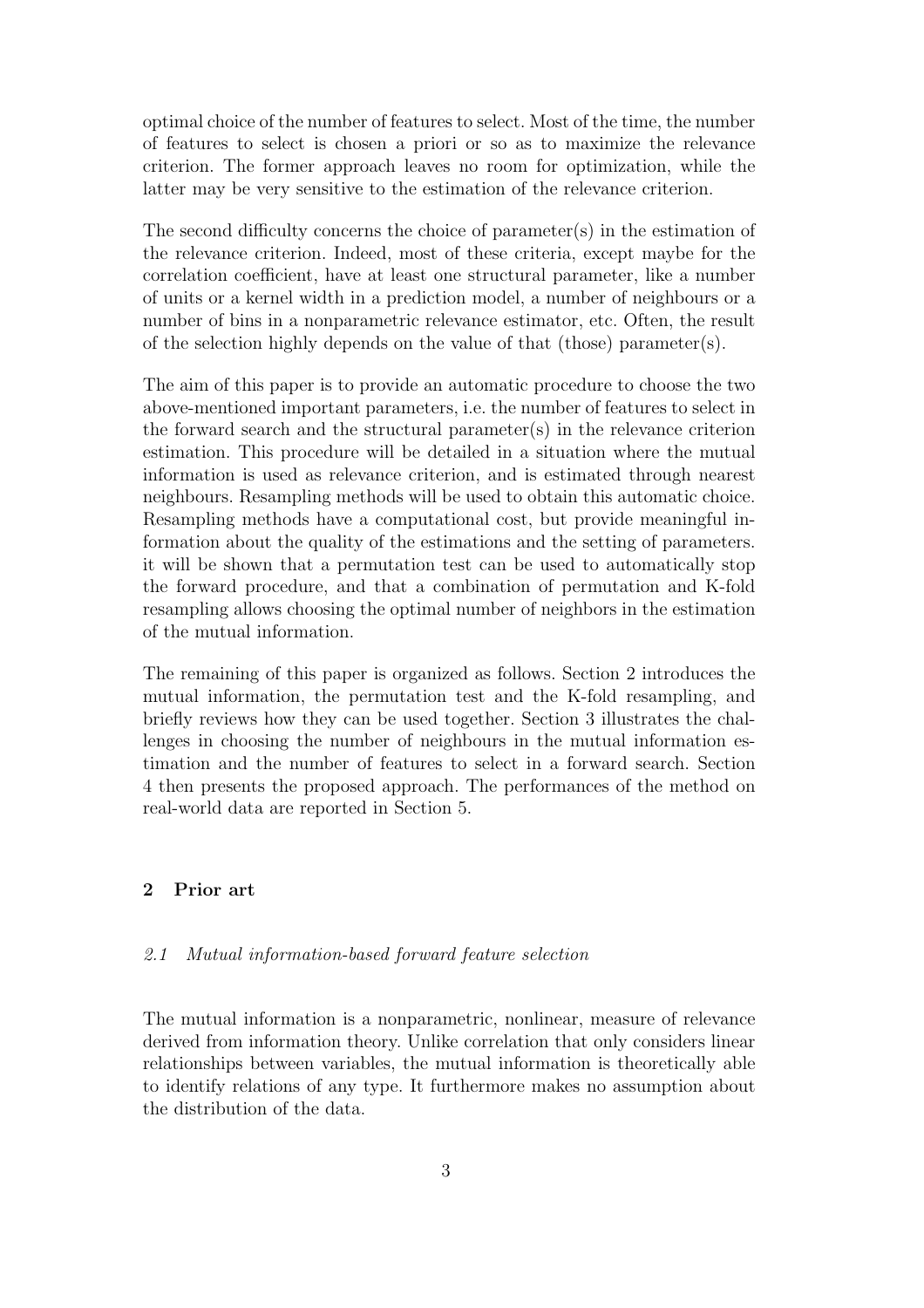The mutual information of two random variables  $Z_1$  and  $Z_2$  is a measure of how  $Z_1$  depends on  $Z_2$  and *vice versa*. It can be defined from the entropy  $H(.)$ :

$$
MI(Z_1; Z_2) = H(Z_1) + H(Z_2) - H(Z_1, Z_2) = H(Z_1) - H(Z_2|Z_1), \tag{1}
$$

where  $H(Z_2|Z_1)$  is the *conditional* entropy of  $Z_2$  given  $Z_1$ . In that sense, it measures the loss of entropy (i.e. reduction of uncertainty) of  $Z_2$  when  $Z_1$ is known. If  $Z_1$  and  $Z_2$  are independent,  $H(Z_1, Z_2) = H(Z_1) + H(Z_2)$ , and  $H(Z_2|Z_1) = H(Z_2)$ . In consequence, the mutual information of two independent variables is zero.

For a continuous random variable  $Z_1$ , the entropy is defined as

$$
H(Z_1) = -\int p_{Z_1}(\zeta_1) \log p_{Z_1}(\zeta_1) d\zeta_1, \tag{2}
$$

where  $p_{Z_1}$  is the probability distribution of  $Z_1$ . Consequently, the mutual information can be rewritten, for continuous  $Z_1$  and  $Z_2$ , as

$$
MI\left(Z_1; Z_2\right) = \iint p_{Z_1, Z_2}(\zeta_1, \zeta_2) \log \frac{p_{Z_1, Z_2}(\zeta_1, \zeta_2)}{p_{Z_1}(\zeta_1) \cdot p_{Z_2}(\zeta_2)} d\zeta_1 d\zeta_2.
$$
 (3)

It corresponds to the Kullback-Leibler distance between  $p_{Z_1,Z_2}(\zeta_1,\zeta_2)$ , the joint probability density of  $Z_1$  and  $Z_2$ , and the product of their respective marginal distributions. In the discrete case, the integral is replaced by a finite sum.

In practice, the mutual information has to be estimated from the dataset, as the exact probability density functions in the above equations are not known. The most sensitive part of the estimation of the mutual information is the estimation of the joint probability density function  $p_{Z_1,Z_2}(\zeta_1,\zeta_2)$ . Several methods have been developed in the literature to estimate such joint densities: histograms, kernel-based methods and splines [8]. All those estimators depend on at least one parameter that has to be chosen appropriately.

In the context of a forward procedure, the mutual information is estimated between a set of inputs  $X_i$  (instead of a single variable  $X_i$ ) and the output Y. The above definitions of entropy and mutual information remain valid, provided that  $Z_1$  is replaced by a multi-dimensional variable. The dimension of the latter grows at each iteration of the forward procedure. Therefore the estimations of the  $p_{Z_1}$  and  $p_{Z_1,Z_2}$  densities must also be performed in spaces of increasing dimension.

Unfortunately, most of the density estimation methods require a sample whose size grows exponentially with both the dimension of  $Z_1$  and the dimension of  $Z_2$  to provide an accurate estimation. This is sometimes referred to as one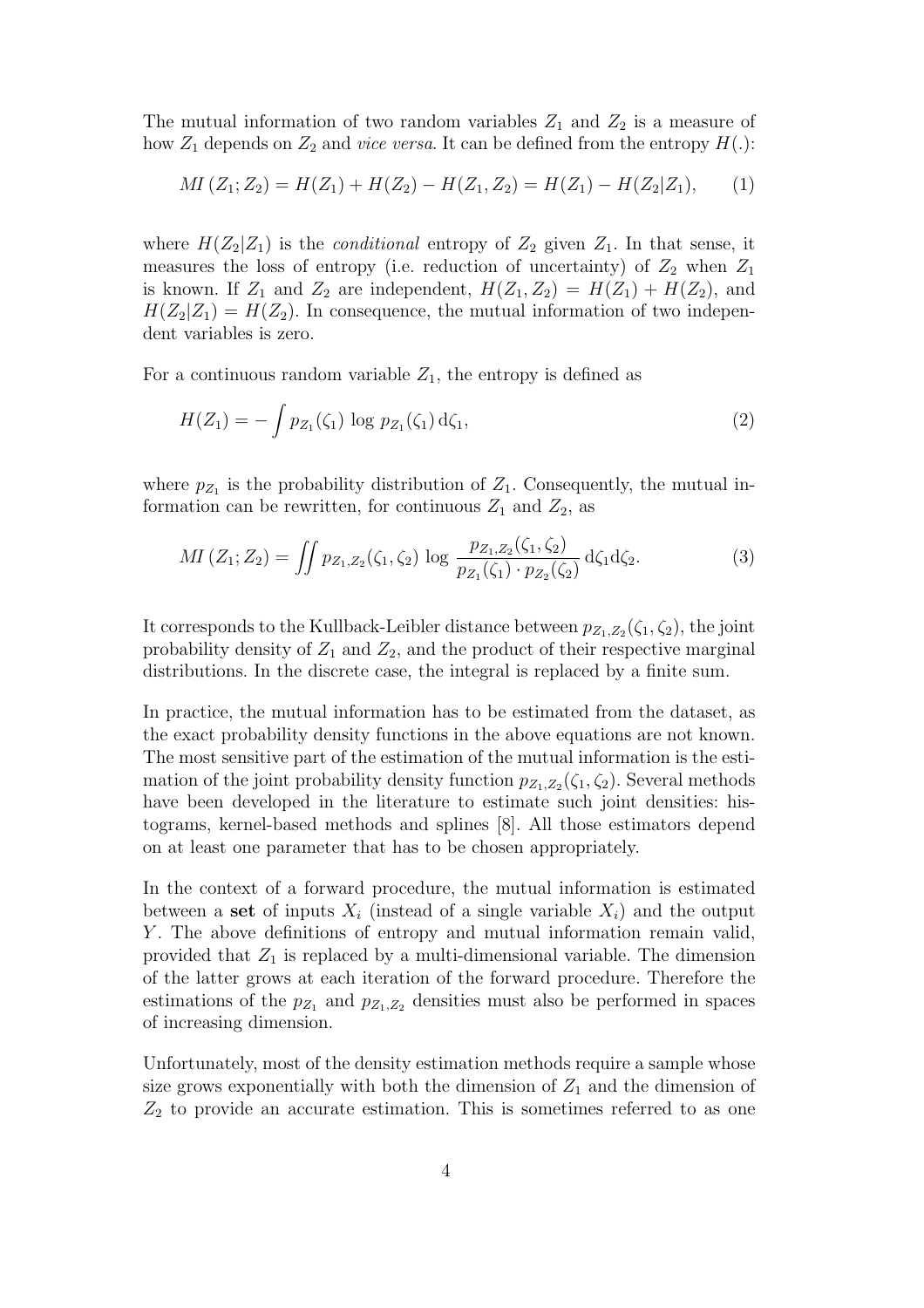instance of the curse of dimensionality [9]. In practice, one seldom has the required number of points for an accurate estimation when the dimension is above 10. For dimensions below or close to that value, the estimation of the multi-dimensional mutual information can be performed with classical multivariate density estimators [10,11]. With more than 10 dimensions the estimation becomes quite unreliable with those estimators. However, nearest neighbor-based density estimators have been reported to be less sensitive to dimensionality than many others [12,13] and are therefore more suitable for the forward search strategy.

The forward search is incremental and "greedy" in the sense that the method makes final decisions about features at each iteration: once a feature is chosen, its relevance is never questioned again. The forward search will therefore perform at most  $O(d^2)$  estimations of the criterion (rather than  $2^d$  for the exhaustive search). The forward search begins with an empty set of features and adds at each iteration the feature that has the most positive influence on the criterion. The procedure is halted either when the a priori chosen number of features has been selected or when adding one more feature does not improve the relevance criterion.

Combining a forward search procedure with a mutual information estimator for the relevance criterion is an idea dating back to 1994 [14]. Before the nearest neighbor estimator was popularized by Kraskov et al. [12], the multivariate mutual information measures were most often approximated using combinations of bi-variate [14,15] or tri-variate [16] mutual information estimations. Those approximations, however, do not estimate the true value of the mutual information between the set of  $X_i$  and Y, and make strong independence assumptions between the input features. The forward strategy with the mutual information estimated using nearest neighbors was shown to be successful [13] and is used as the foundation method in the present paper. It however requires manual tuning of the number of neighbors and comparisons between the respective mutual informations between sets of features of different sizes and the output, which is not always advisable in practice, as detailed in Section 3.

## 2.2 Resampling methods

Additional information is needed to select a priori sound values (i) for the structural parameter of the estimator and (ii) for the number of selected features in the subset, without optimizing these numbers with respect to the prediction performances of the model. This additional information, namely an estimation of the variance of the estimator, is brought by two resampling methods: the permutation resampling and the K-fold resampling.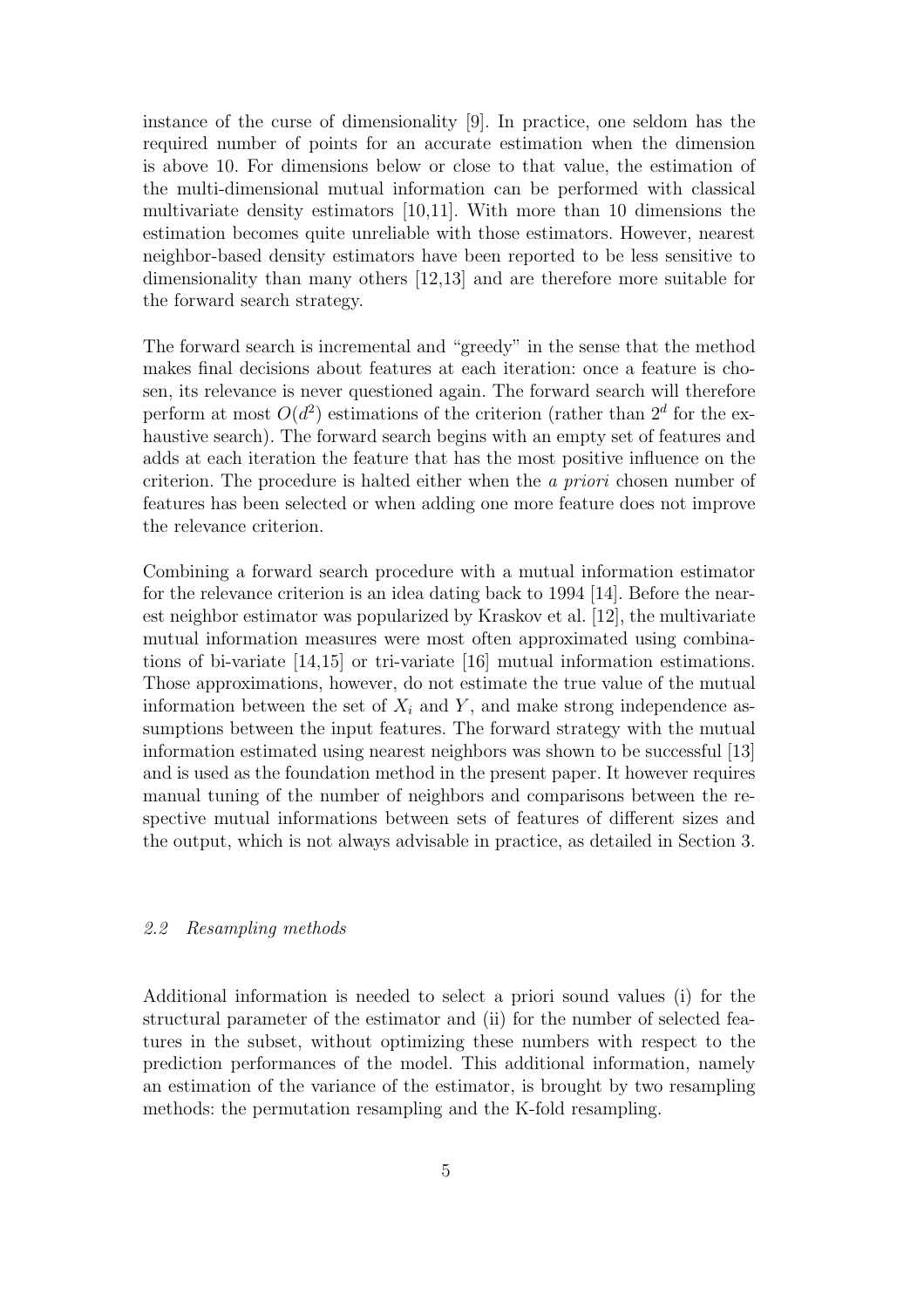Resampling methods have heavy computational requirements that increase the time needed to perform the forward selection procedure. However, the running time of the scheme proposed in Section 4 remains acceptable compared to the computational burden of alternate solutions that could be used to choose the number of features and the parameter of the estimator (e.g. optimizing those elements based on the performances of a prediction model).

It should be noted that bootstrap resampling, while generally advisable for exploring the behavior of an estimator, is not adapted to the  $k$  nearest neighbors estimator [12] used in this paper. When a bootstrap sample is generated from the original dataset, it contains duplicates of many of the observations. As a consequence, the  $k$  nearest neighbors of each observation may contain this observation itself (sometimes even repeated), which leads to a strong overestimation of the mutual information.

### 2.2.1 K-fold resampling

The K-fold resampling is very similar to the K-fold cross-validation scheme used for validating prediction models, except that it is used in an unsupervised manner. Given  $z_1$  and  $z_2$  respectively realizations of  $Z_1$  and  $Z_2$ , and some statistic  $\theta$ , it consists in computing the K estimates  $\theta_k$  of  $\theta$  where one (or several) data element(s) has (ve) been removed from the analysis. Typically, the sample is partitioned into  $K$  clusters of roughly equal size, and the statistic is estimated  $K$  times on the sample from which the  $K$ th cluster was excluded. The average of those estimations is often found to be a more robust estimator of  $\theta$ , while the variance of the estimations gives an idea of the sensitivity of the estimator to the particular sample.

#### 2.2.2 The permutation test or randomized resampling

The permutation test [17] is a nonparametric hypothesis test over some estimated statistic  $\hat{\theta}$  involving  $z_1$  and  $z_2$ . The statistic  $\hat{\theta}$  can be a difference of means in a classification context, or a correlation, or, as in this paper, a mutual information. Let  $\hat{\theta}$  be the estimation of the statistics for the given  $z_1$  and  $z_2$ , both vectors of size *n* drawn from  $p_{Z_1}$  and  $p_{Z_2}$  respectively. The aim of the test is to answer the following question : how likely is the value  $\hat{\theta}$  given the vectors  $z_1$  and  $z_2$  if we suppose that  $Z_1$  and  $Z_2$  are independent? In particular, the value of the mutual information under such hypothesis should be zero.

The permutation test considers the empirical distribution of  $z_1$  and  $z_2$  to be fixed, as well as the sample size. The random variable of interest is the value of the statistic  $\theta$ . In such a framework, the distribution of  $\hat{\theta}$  is the set of all values of  $\hat{\theta}_k$  for all n! possible permutations of the elements of the vector  $z_1$ , or, equivalently, all permutations of the elements of the vector  $z_2$ . The P-value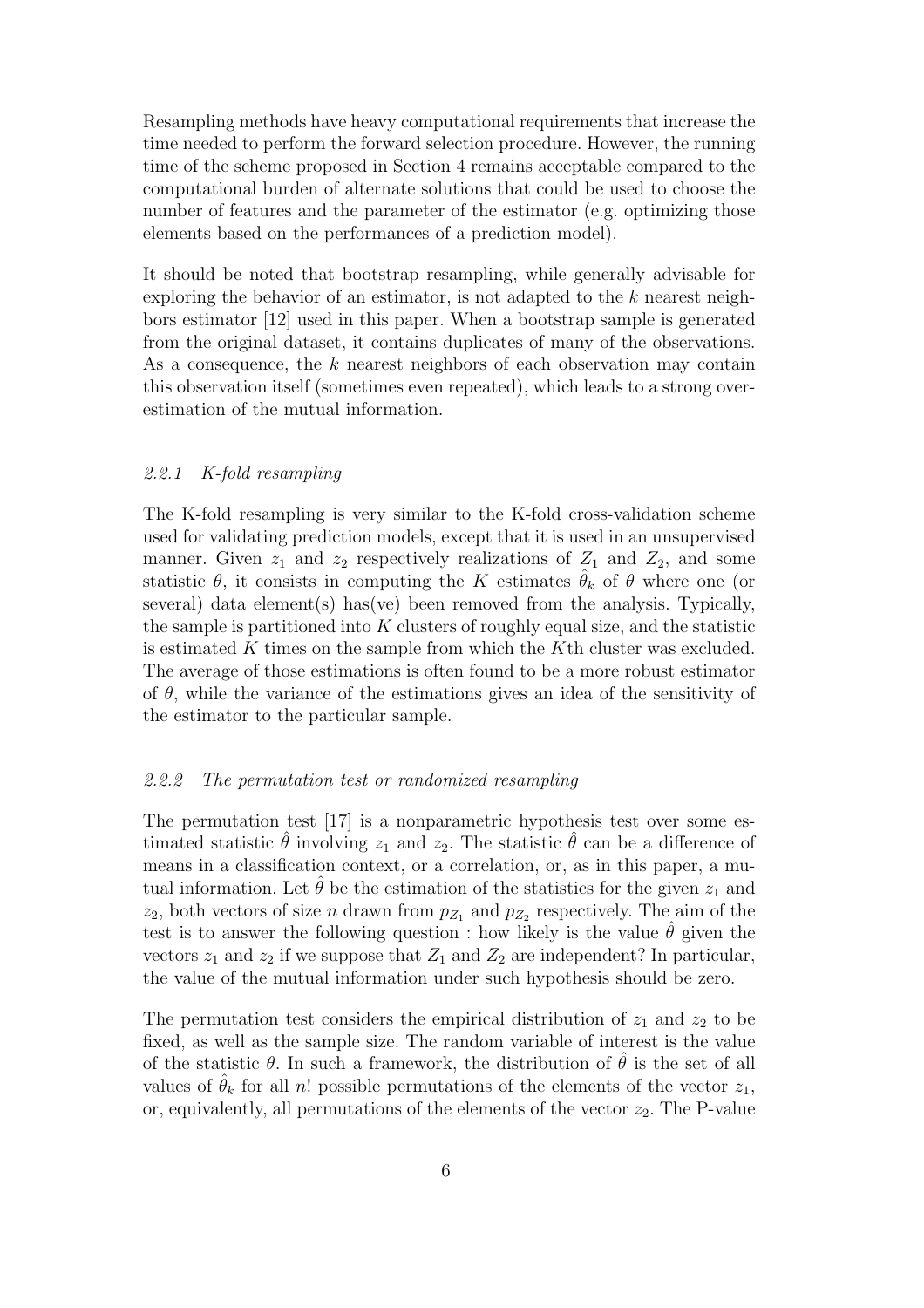$\alpha$  associated to the test is the proportion of  $\hat{\theta}_k$  that are larger than the value of  $\hat{\theta}$  estimated with  $z_1$  and  $z_2$  without permutation.

In practice, it is not necessary to perform all  $n!$  permutations. Several tens or hundreds of them are randomly performed. In this case, the exact P-value cannot be known but a 95% confidence interval around the observed P-value can be estimated [18].

2.3 Combined uses

The permutation test has been extensively used in conjunction with the mutual information to perform a nonparametric statistical test of independence of variables or signals. It has been of much use in identifying nonlinear relationships between pairs of variables in exploratory analysis [19–23], and to test serial independence in time series [24].

The permutation test has also been used specifically to filter out features, by measuring independence via mean differences, student statistics, or chisquared measures. The test is used, for instance, to discard features for which the independence hypothesis cannot be statistically rejected [25], or to rank features according to the p-value estimated by the permutation test [26]. The permutation test can also be used in the process of building a decision tree, to choose the features that should be used at a split-point [27].

Feature filtering with the mutual information and the permutation test was also recently proposed [6,28,26], in a pure feature ranking approach where the permutation test is used to automatically set a threshold on the value of the mutual information.

Resampling approaches similar to the K-fold resampling (Jackknife, bootstrap, etc.) have also been used to get better estimates of the mutual information [29] and to choose among several estimators (nearest neighbor-based, histogrambased, spline-based, etc) to estimate the mutual information between EEG signals [30]. The estimator that is chosen is the one that is most robust with respect to resampling, i.e. that has the lowest variance around the estimated value.

Mutual information with permutation testing has thus been used for automatic feature filtering, that is for discarding features that are statistically non-relevant for the prediction. This approach however selects many features, more than necessary since redundancy in the features is not considered. That is why automatic forward selection is preferable to actually select features rather than discarding them. Furthermore, in choosing the value of the estimator structural parameter and the number of variables to consider in the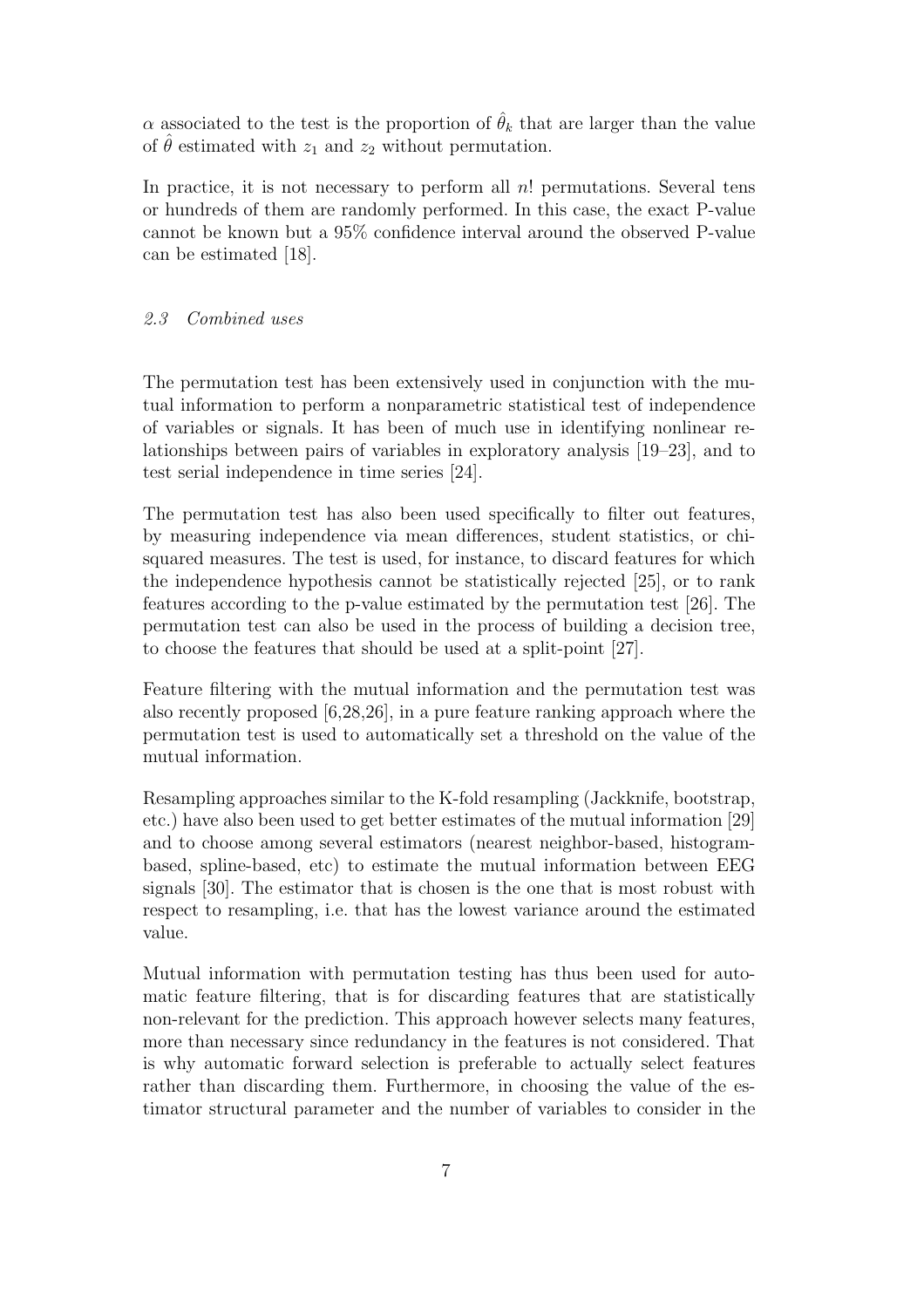forward search, we should not only consider the variance of the estimator but also, and more importantly, how well it discriminates dependent features (with  $MI > 0$ ) from independent ones (with  $MI = 0$ ). The methodology described in the next section answers these questions.

### 3 The sensitivity to parameter values

The mutual information, with a nearest neighbor-based estimator, and the forward search combined together present a good compromise between computation time and performances. As already discussed, two issues must be addressed however, namely the number of features to select and the choice of the parameter in the estimation of the mutual information to discriminate at best relevant features from useless ones. The results of the feature selection process highly depend on those two parameters, especially when the mutual information must be estimated from a few samples. This section illustrates those difficulties in a simple case.

The problem discussed here is a synthetic prediction problem, derived from Friedman's [31]. We consider 10 input variables  $X_i$  and one output variable Y given by

$$
Y = 10\sin\left(X_1 \cdot X_2\right) + 20\left(X_3 - 0.5\right)^2 + 10X_4 + 5X_5 + \epsilon.
$$
 (4)

All  $X_i, 1 \leq i \leq 10$ , are uniformly distributed over [0, 1], and  $\epsilon$  is a centered Gaussian noise with unit variance. Variables  $X_6$  to  $X_{10}$  are just noise and have no predictive power. The sample size is 100.

#### 3.1 Parameter sensitivity

The number k of neighbors taken into account in the estimation of the mutual information must be chosen carefully, especially in the case of a small sample and noisy data. If the number of neighbors is too small, the estimation will have a large variance; if the number of neighbors is chosen too large, the variance of the estimator will be small, but all estimations will converge to zero, even for highly-dependent variables.

In practice, a bad choice of  $k$  can modify the ranking between variables and lead to false conclusions. As an illustration, Figure 1 displays the mutual information between each  $X_i$  and Y, using the nearest neighbor-based estimator for a single dataset generated from Equation 4. The number of neighbors used in the estimation of the mutual information is shown at the top of the graphs.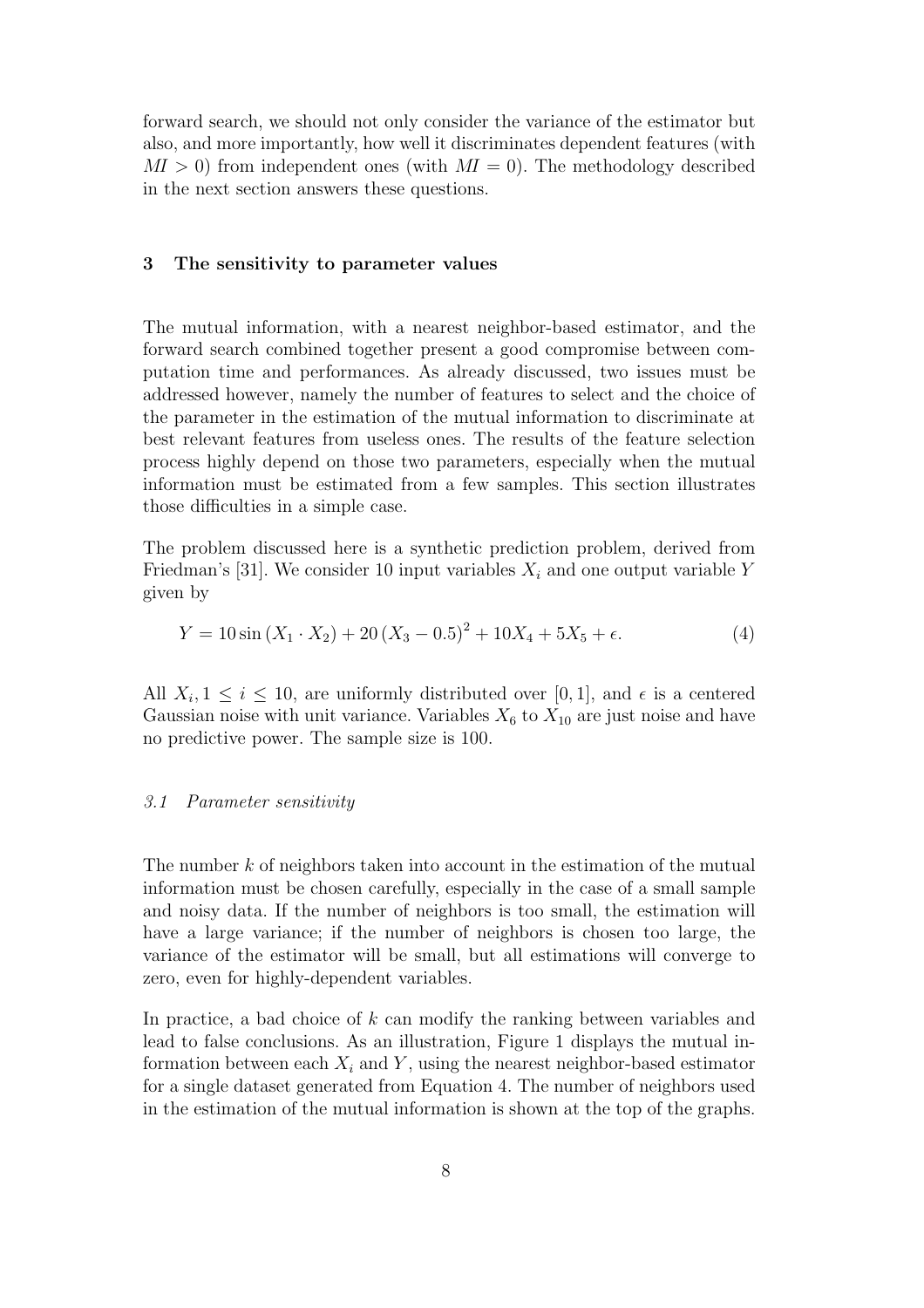

Fig. 1. - Mutual information between the 10 variables of the synthetic example and the output, for several values of the estimator number of neighbors. All relevant features have a higher mutual information than non-relevant ones only for well-chosen values.

Although only features  $X_1$  to  $X_5$  are informative, they do not always have a mutual information larger than the other features. Furthermore, a significant, large, difference can be observed between  $X_1$  and  $X_2$  while they have the same influence on the output.

Those simple experiments show that the number of neighbors must be chosen correctly to avoid artefacts from the estimator, even in simple cases.

# 3.2 Stopping criterion instability

The stopping criterion of the forward search will determine how many features are selected. When nested subsets of features are considered, as in the forward search, the mutual information is theoretically a non-decreasing function of the subset size; it can only increase or remain constant as more features are added. Maximizing the mutual information therefore does not make sense: the whole feature subset will always, in theory, have the largest mutual information with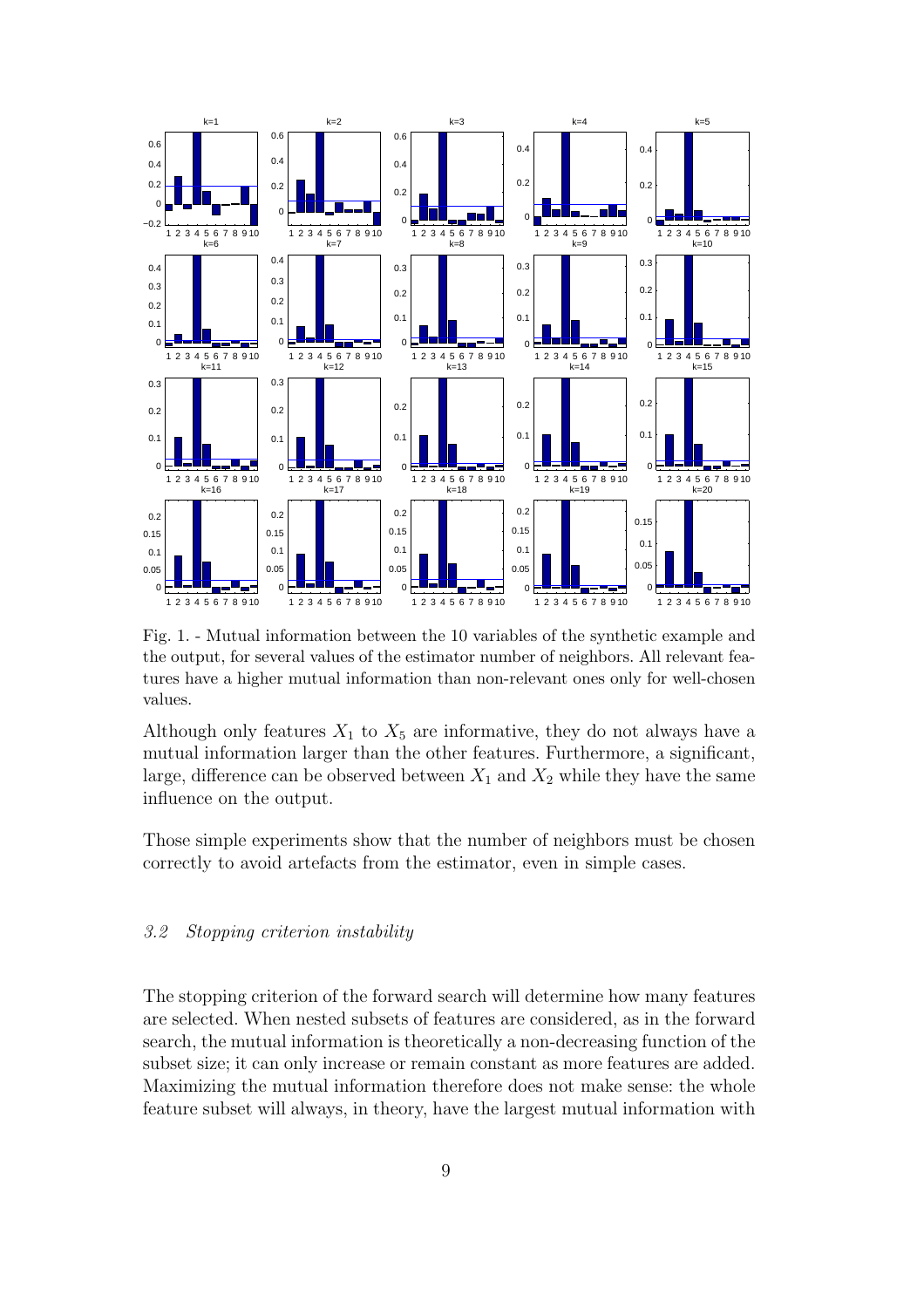the value to predict.

In practice however, as illustrated in Figure 2, the evaluation of the mutual information tends to decrease when useless variables are added, especially with an estimator based on the distances between observations. It is therefore tempting to look for the maximum value of the mutual information. But again, as shown in Figure 2, this will frequently lead to sub-optimal feature subsets. On this example, stopping the forward procedure at the first peak selects a wrong number of features in almost all cases. Moreover, searching for the global maximum does not improve a lot the situation: the optimal set of features is selected only in three cases (for  $k$  equal to 1, 3, and 6).



Fig. 2. Result of the forward procedure on the artificial example with different values of the number of neighbors in the estimation of the mutual information. Only for well-chosen values of the number of neighbours the correct features  $(X_1$  to  $X_5)$  are selected.

In fact, there is no particular reason for this strategy (maximization of the mutual information) to give optimal results when the mutual information is estimated via a distance-based method. Indeed, the forward procedure tends to add features in their relevance order. Moreover, when a feature is included in the current subset, is has the same individual importance in the distance calculations as each previously selected feature. As a consequence, the influence of the previous features, which might be more relevant than the last one, on the mutual information estimator tends to decrease. As shown in Figure 2, there are many cases in which the first five features are the optimal ones and yet the mutual information is not maximal for the five feature set. In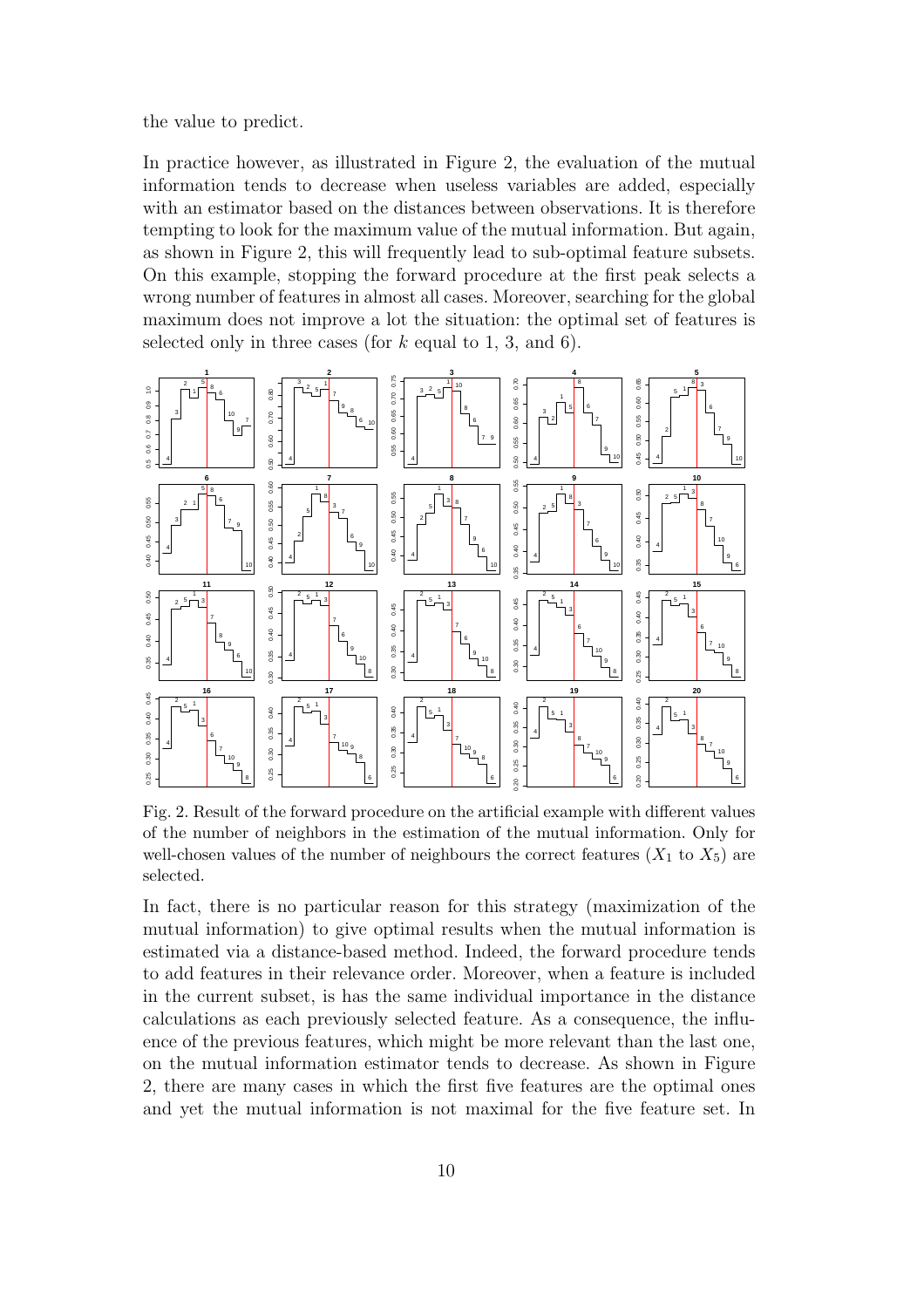fact, the forward procedure only fails for  $k$  equal to 5, 7 and 9, when it selects the irrelevant feature 8 before the relevant feature 3. While an optimal choice of k should in theory prevent estimator problems to lead to bad estimations of the mutual information, and therefore rule out values 5, 7, and 9 for  $k$ , we cannot guarantee that the optimal feature subset will correspond to the highest value of the estimated mutual information. This is in fact more an intrinsic limitation of the chosen estimator than a problem of its tuning; it is in a sense the price we have to pay for an estimator that is able to handle higher-dimensional data.

There is thus a need for a sound stopping criterion of the forward search based on the mutual information, in addition to the optimal choice of k.

## 4 Proposed methodology

## 4.1 The number of neighbours

In order to determine the optimal number of neighbors in the estimation of the mutual information, the notion of optimality must be explicitly defined since there is no obvious criterion that we could maximize or minimize. As already discussed, we do not want to optimize the number of neighbors with respect to the performances of a prediction model built with the variables chosen by the procedure, because this would render the search procedure too time-consuming.

The goal is to discriminate between features that are relevant for the problem and features that are useless. We therefore consider the optimal value of k to be the value for which the separation between the relevant features and an independent feature is maximum. Since the estimator of the mutual information has some variance, it is important to take this variance into account in measuring the separability. If we had access to the distribution of the mutual information estimate over the data, we could calculate a separation between  $MI(X;Y)$  and  $MI(U;Y)$  (considered as random variables) for an important feature  $X$  and an useless feature  $U$ .

To show the behavior of those variables on a simple example, 100 datasets are randomly generated from Equation 4. This allows to build 100 realizations of the random variables  $MI(X_4; Y)$  and  $MI(X_{10}; Y)$ , for different values of k. Figure 3 represents the means of  $MI(X_4;Y)$  and of  $MI(X_{10};Y)$  over the 100 datasets, as well as the 0.01 and 0.99 percentiles of the same realizations. Those values are reliable estimates of the theoretical values of the considered quantities.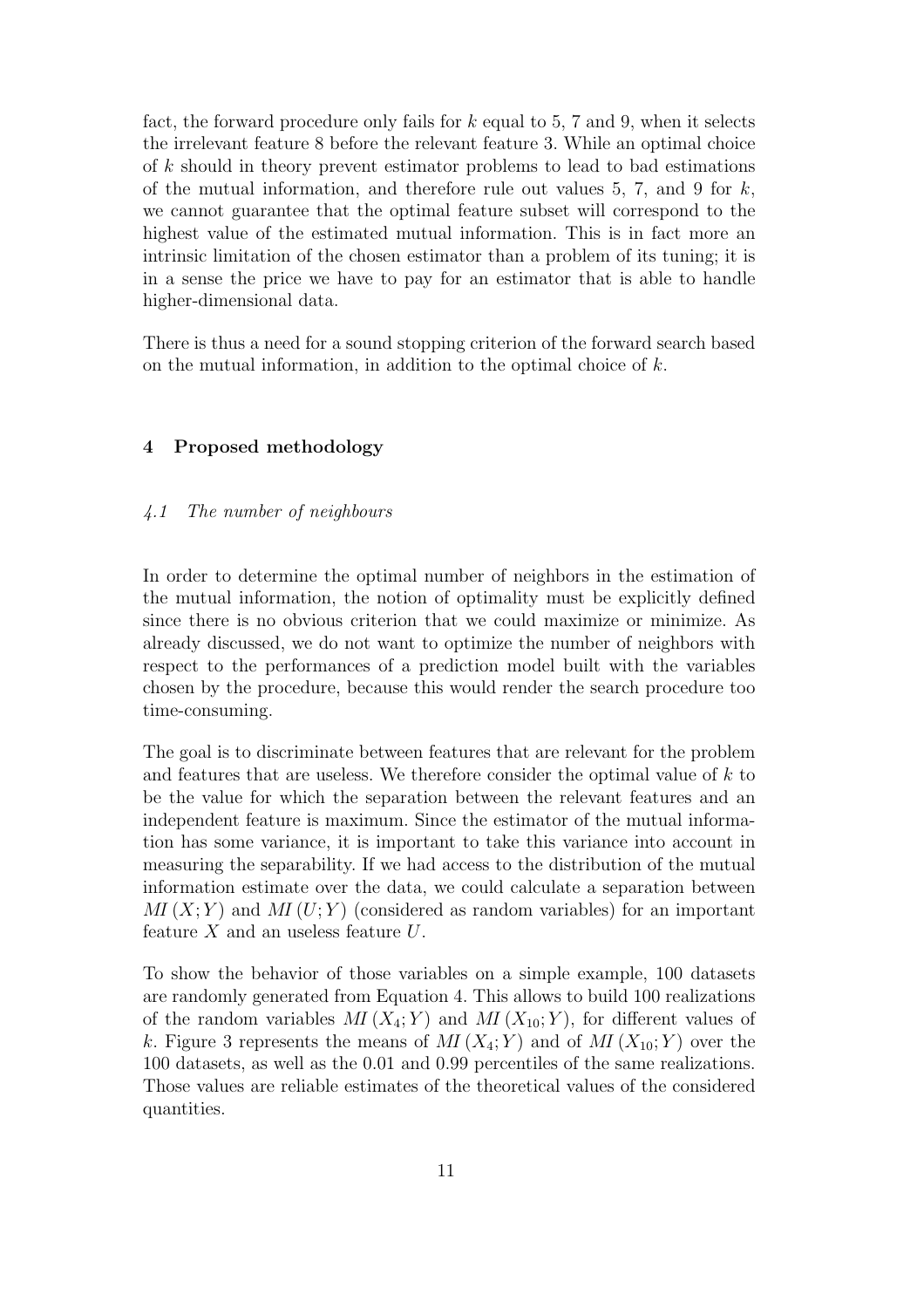

Fig. 3. Mutual information estimator distribution for datasets generated from Equation 4. Solid lines correspond to variable  $X_4$  and dashed lines to variable  $X_{10}$ . See text for details.

As expected, the variability of the estimator reduces with the number of neighbors. However, the mutual information  $MI(X_4;Y)$  also decreases, whereas there is a strong relationship between  $X_4$  and Y. For a low number of neighbors (1 and 2), the variability of the estimator is important enough to blur the distinction between  $X_4$  and  $X_{10}$  in term of potential predictive power: for some of the datasets,  $MI(X_{10}; Y)$  is larger than  $MI(X_4; Y)$ . When k increases, the estimator becomes stable enough to show that Y depends more on  $X_4$  than on  $X_{10}$  (for  $k \geq 3$ ). However, after a first growing phase, the separation between the distributions of  $MI(X_4;Y)$  and  $MI(X_{10};Y)$  decreases with k: the reduction of the mean estimated value of  $MI(X_4; Y)$  tends to negate the positive effect of the reduction of variability. The lowest values of  $MI(X_4; Y)$  are getting closer and closer to the highest values of  $MI(X_{10}; Y)$ . It seems therefore important to choose  $k$  so as to ensure a good separation between relevant and irrelevant variables.

In practice however, the true distribution of  $MI(X;Y)$  is unknown. We therefore rely on a combined K-fold/permutation test to estimate the bias and the variance of the estimator for relevant features and for independent ones. The idea is the following. Consider  $X_i$  a feature that is supposed to be relevant to predict Y. Two resampling distributions are built for both  $MI(X_i; Y)$  and  $MI(X_i^{\pi}; Y)$  where  $X_i^{\pi}$  denotes a randomized  $X_i$  that is made independent from Y through permutations. This is done by performing several estimations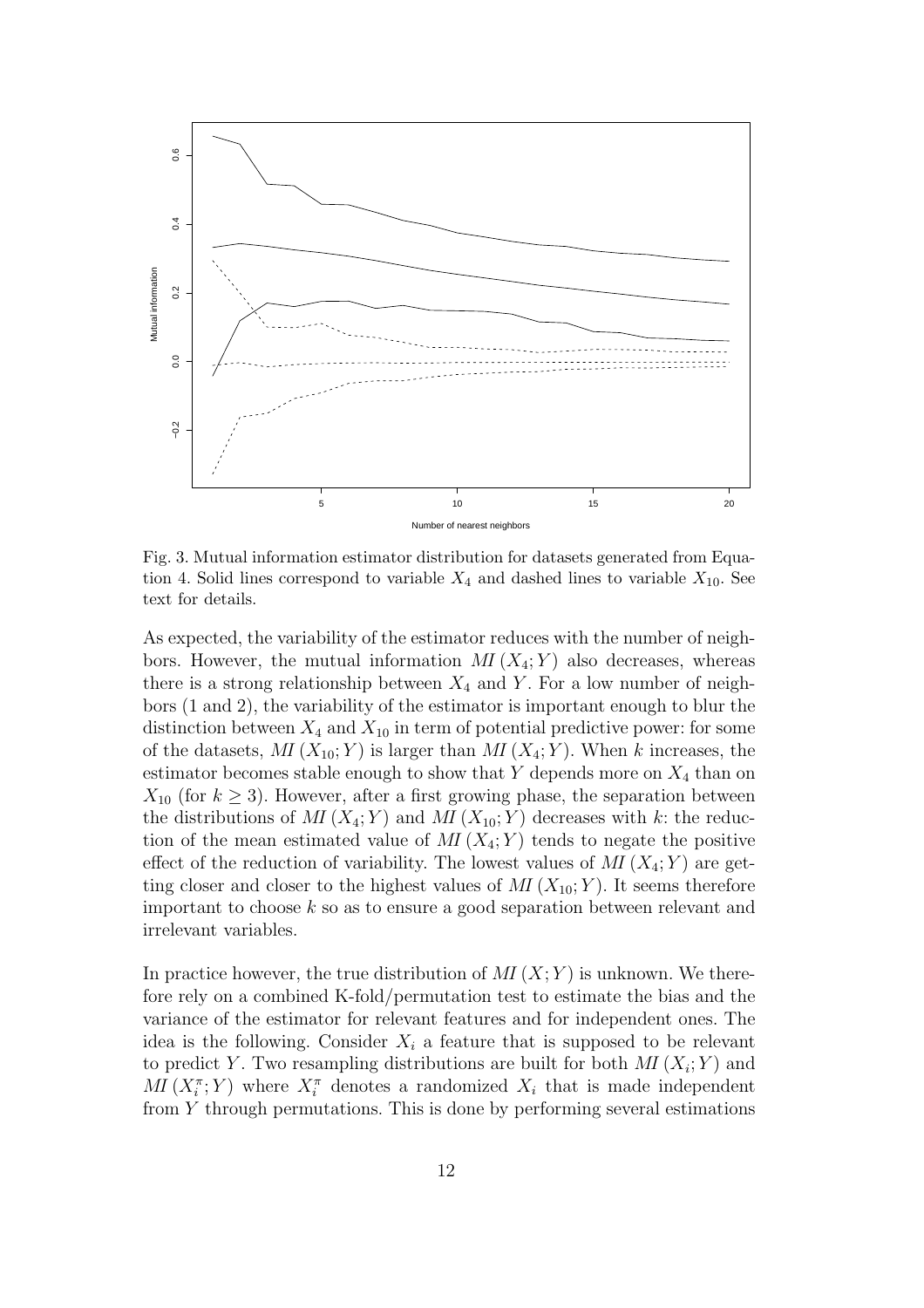of (i) the mutual information between  $X_i$  and Y and (ii) the mutual information between a randomized version of  $X_i$  and Y, using several non-overlapping subsets of the original sample, in a K-fold resampling scheme. A good value for K is around 20 or 30. Less than 20 renders the estimation of mean and variance hazardous, while the estimations with more than 30 are often very close to those with  $K=30$ . The procedure results in two samples of estimates of  $MI(X_i;Y)$  and  $MI(X_i^{\pi};Y)$ .

The optimal value of  $k$  is the one that best separates those two distributions, for instance according to a Student-like measure:

$$
t_{i,k} = \frac{\mu - \mu_{\pi}}{\sqrt{\sigma^2 + \sigma_{\pi}^2}},\tag{5}
$$

where  $\mu$  and  $\sigma^2$  represent the mean and variance of the cross-validated distribution of  $MI(X_i;Y)$ , and  $\mu_{\pi}$  and  $\sigma_{\pi}^2$  $\frac{2}{\pi}$  are those of the cross-validated distribution of  $MI(X_i^{\pi}; Y)$  (illustrated on Figure 4).

The optimal  $k$  for all features is chosen as the one corresponding to the largest value of  $t_{i,k}$  over all values of k over all features. This way, features that are useless do not participate in the choice of the optimal value. Using useless features to choose the value that best separates the resampling of the mutual information from the permuted sample would indeed make no sense if they are independent from the output value. It should be noted that other solutions could be thought of, like, for instance, to optimize the mean value of  $t_{i,k}$  over features for which  $t_{i,k}$  is above a pre-specified significance threshold, but at the cost of an additional parameter.

# 4.2 The stopping criterion

As choosing the maximum or the peak of the mutual information is nor sound neither efficient, a more promising approach consists in trying to avoid adding useless features to the current subset by comparing the value of the mutual information with the added feature to the one without that feature in a way that incorporates the variability of the estimator.

Let us consider  $S$ , the subset of already selected features, and  $X^*$ , the best candidate among all remaining features. We consider the distribution of  $MI(S \cup \{X^*\}; Y)$  under the hypothesis that  $X^*$  is independent from Y and S, that is all values of  $MI(S \cup \{X^{*\pi}\}; Y)$  where  $X^{*\pi}$  is a random permutation of X<sup>\*</sup>. If the P-value of  $MI(S \cup \{X^*\}; Y)$  is small and the hypothesis is rejected, it means that  $X^*$  brings sufficient new information about Y to be added to the feature subset.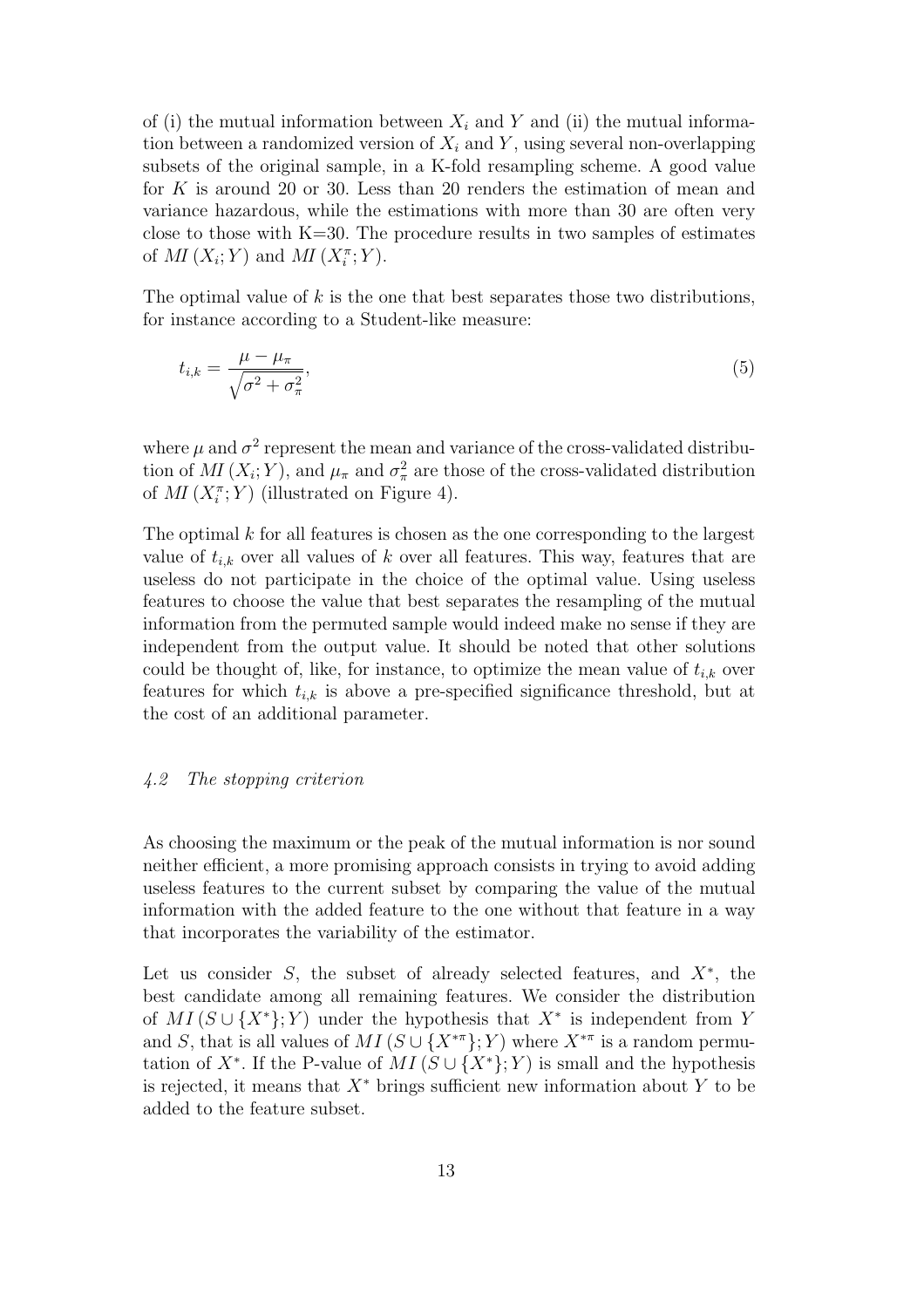

Fig. 4. Distribution of mutual information for a relevant feature. On the left, the distribution of the mutual information of the features with permuted values, on the right, the distribution of the mutual information of the relevant feature; as given by the K-fold method. The value of  $k$  is chosen so as to best separate those two distributions.

Note that this way, the increment in mutual information between  $MI(S \cup \{X^*\}; Y)$  and  $MI(S; Y)$  is estimated without comparing estimations of mutual information on subsets of different sizes. In theory this should not be an issue; in practice however, it is important. Indeed, as we observed before, adding an informative variable should, in theory, strictly increase the mutual information, but the contrary is frequently observed (see for example Figure 2.)

Figure 5 summarizes the results of the proposed stopping criterion applied to the synthetic dataset introduced above. The procedure selects the right features  $(X_1$  to  $X_5$ ) and finds that the sixth added feature does not improve the mutual information significantly. As already shown on Figure 2, the mutual information decreases when the third feature is added, which can wrongfully be taken as a clue that the procedure should be halted. The permutation test is able to cope with the instabilities of the estimator and to detect the relevance of the added feature even if it makes the mutual information decrease.

## 4.3 Computational burden

In most traditional resampling schemes, the overall computation time is simply multiplied by the number of resamplings performed. In this case however, a more detailed analysis is needed to grasp the overhead cost brought by the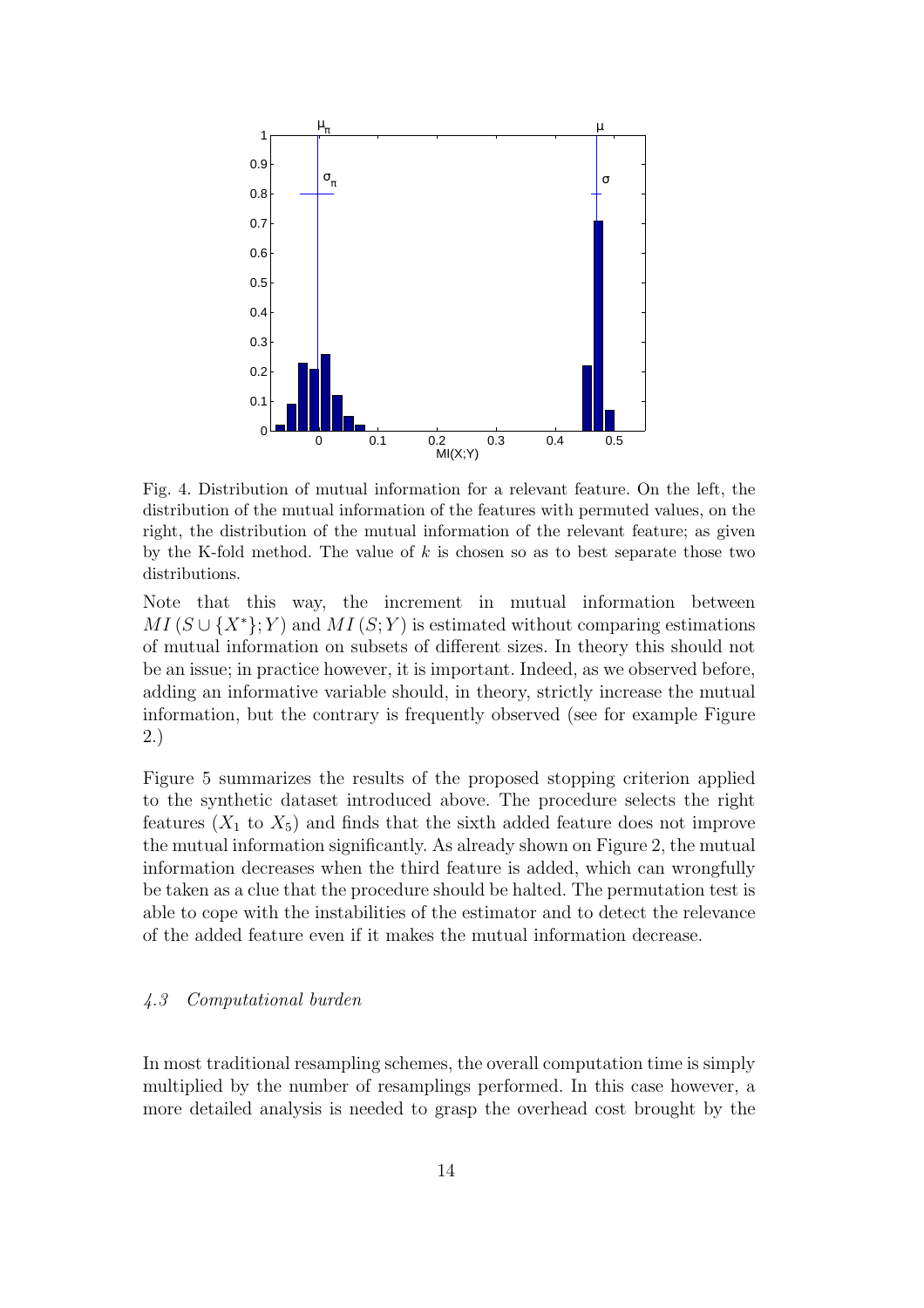

Fig. 5. Mutual information in a forward feature subset search on the toy example. Thresholds (horizontal lines) are computed as the 95% percentiles of the permutation distribution; the actual mutual information is represented with circles. The number of neighbors is  $k = 19$  (selected according to the criterion proposed in section 4.1).

proposed method.

The number of mutual information estimations to perform at iteration  $t$  in the forward search, is equal to the number  $d - t + 1$  of features that are candidate for entering the optimal feature subset plus the number  $P$  of permutations performed to evaluate the threshold of the stopping criterion. The cost of each iteration, in terms of mutual information estimation, thus amounts to  $d-t+1$ + P. As the number of permutations is often limited to 20 or 30, the additional cost at each iteration needed to estimate the threshold is small compared with the cost needed to find the feature that should be added to the optimal feature subset. For instance, on a 100-dimensional dataset (like the Delve dataset presented in Section 5.4), 955 estimations of the mutual information are needed to find the optimal subset of size 10 while 200 estimations, that is a bit more than 15% were used to set the threshold. Of course, when the number of original features is small, permutations tend to represent a more important part of the total computational burden.

The cost of the choice of the optimal number of neighbors is roughly equal to the cost of the first step of the forward search multiplied by  $K$ , the number of folds in the cross-validation scheme used in the proposed method. In practice, K is chosen between 20 and 30. If the expected number of optimal features has the same order of magnitude, the total cost of the forward procedure will also be of the same order of magnitude than the cost of the cross-validation, which means that the overall cost is roughly doubled. However, this is much less than if the number of neighbors was optimized using the performances of the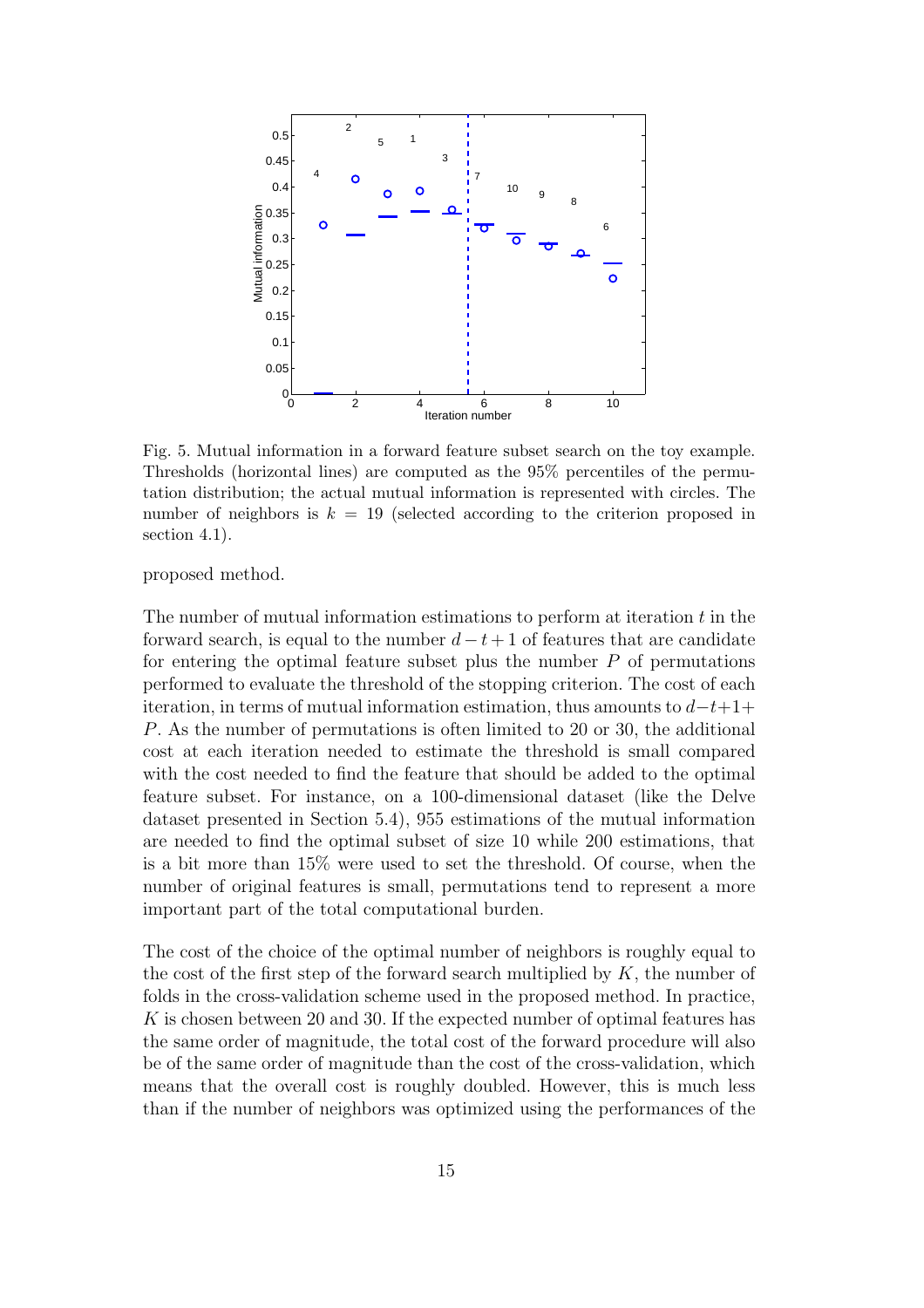prediction model, as this would imply performing as many forward searches as the number of values that are tested.

The total cost of the automatic determination of the parameters, in the case of high-dimensional data, is thus a bit more than the double of the cost when the number of neighbors is chosen arbitrarily and the mutual information is maximized. This additional cost brings in better and more stable results, as shown in the next section.

## 5 Experiments

This section presents further experiments on the synthetic example and on three real-world datasets.

## 5.1 A simulation study

To further validate the interest of the proposed approach, the forward procedure is applied to 100 datasets randomly generated from Equation 4. For each dataset, the optimal value of k is selected between 1 and 20, then the forward procedure is conducted. The feature set that maximizes the mutual information and the best feature set according to the stopping criterion presented in the previous section are retained for comparison. Results are summarized in Tables 1, 2 and 3.

| Number of features                                                                  |  | $1 \t2 \t3 \t4 \t5 \t6$                        |  |  |
|-------------------------------------------------------------------------------------|--|------------------------------------------------|--|--|
| Maximal mutual information $\begin{pmatrix} 7 & 45 & 33 & 14 & 1 & 0 \end{pmatrix}$ |  |                                                |  |  |
| Stopping criterion                                                                  |  | $0 \quad 1 \quad 12 \quad 52 \quad 29 \quad 6$ |  |  |

Table 1

Number of feature subsets of a given size obtained by both criteria

It appears clearly from Table 1 that maximizing the mutual information does not provide good results: this leads to the selection of an optimal set of features (5 variables) only in one case out of one hundred. The stopping criterion defined in Section 4.2 tends to select more features: in fact, the feature sets obtained by this methods have strictly more features that the ones selected by maximizing the mutual information in 84 % of the cases (and equal sizes in other situations).

Moreover, the additional features are generally informative ones, as illustrated by Table 2. The positive aspect of maximizing the mutual information is that it leads, on those experiments, only to the selection of relevant features. The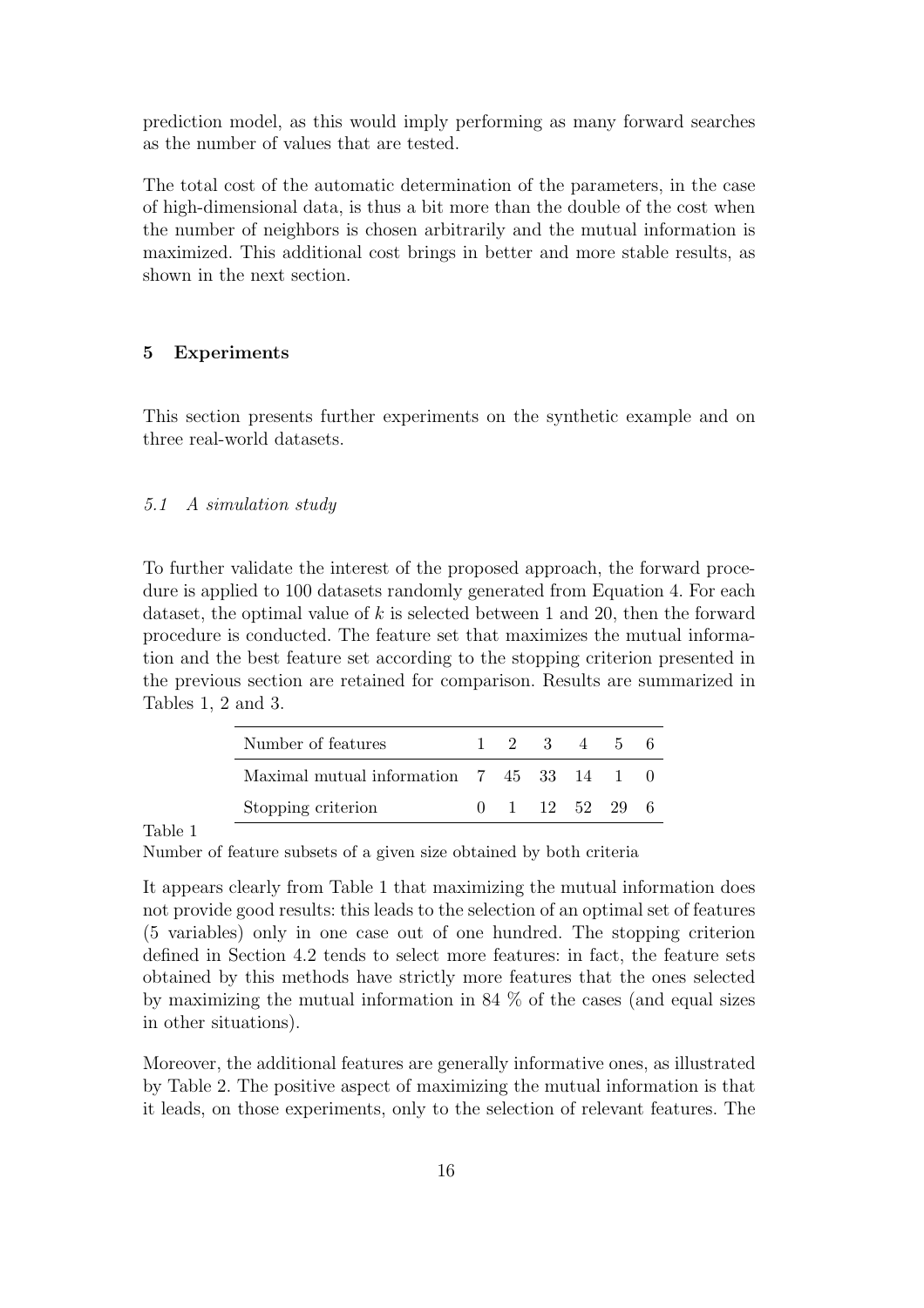| Number of informative features 1 2 3 4 5                             |  |                                        |  |
|----------------------------------------------------------------------|--|----------------------------------------|--|
| Maximal mutual information $\qquad 7\quad 45\quad 33\quad 14\quad 1$ |  |                                        |  |
| Stopping criterion                                                   |  | $0 \quad 1 \quad 16 \quad 66 \quad 17$ |  |

Table 2

Number of feature subsets that contain the specified number of relevant features obtained by both criteria

stopping criterion proposed in Section 4.2 selects sometimes irrelevant features (see Table 3), but it also selects always at least as much relevant features as the former method. Moreover, in 79% of the experiments, it selects strictly more relevant features than the maximizing strategy. In 5 % of the experiments, the feature set selected by the significance stopping criterion consists in the set that maximizes the mutual information with an additional uninformative variable: this corresponds to the error level expected as the forward procedure was controlled by using the 95% percentile of the permutation distribution.

| Number of uninformative features 0 |         |  |
|------------------------------------|---------|--|
| Stopping criterion                 | 75 22 3 |  |

Table 3

Number of feature subsets that contain the specified number of irrelevant features obtained by the stopping criterion of Section 4.2

This simulation study shows that while the proposed stopping criterion is not perfect, it provides significant improvements over the standard practice of maximizing the mutual information. Moreover, it does not lead to the selection of too large feature sets that would reduce its practical benefit.

The utility of the method is further illustrated below on a well-known dataset from the UCI Machine Learning Repository (Housing), on a high-dimensional nitrogen spectra data and on a high-dimensional data set from the Delve repository.

# 5.2 The HOUSING dataset

The goal with the Housing dataset is to predict the value of houses (in k\$) described by 13 attributes representing demographic statistics of the area around each house. The dataset contains 506 instances split into 338 learning examples and 169 test ones.

The optimal value (on the learning set) of  $k$ , searched between 1 and 20, is found to be 18.

The forward search procedure described in the previous section is run with 50 permutations on the learning examples. The threshold p-value is set to 0.05.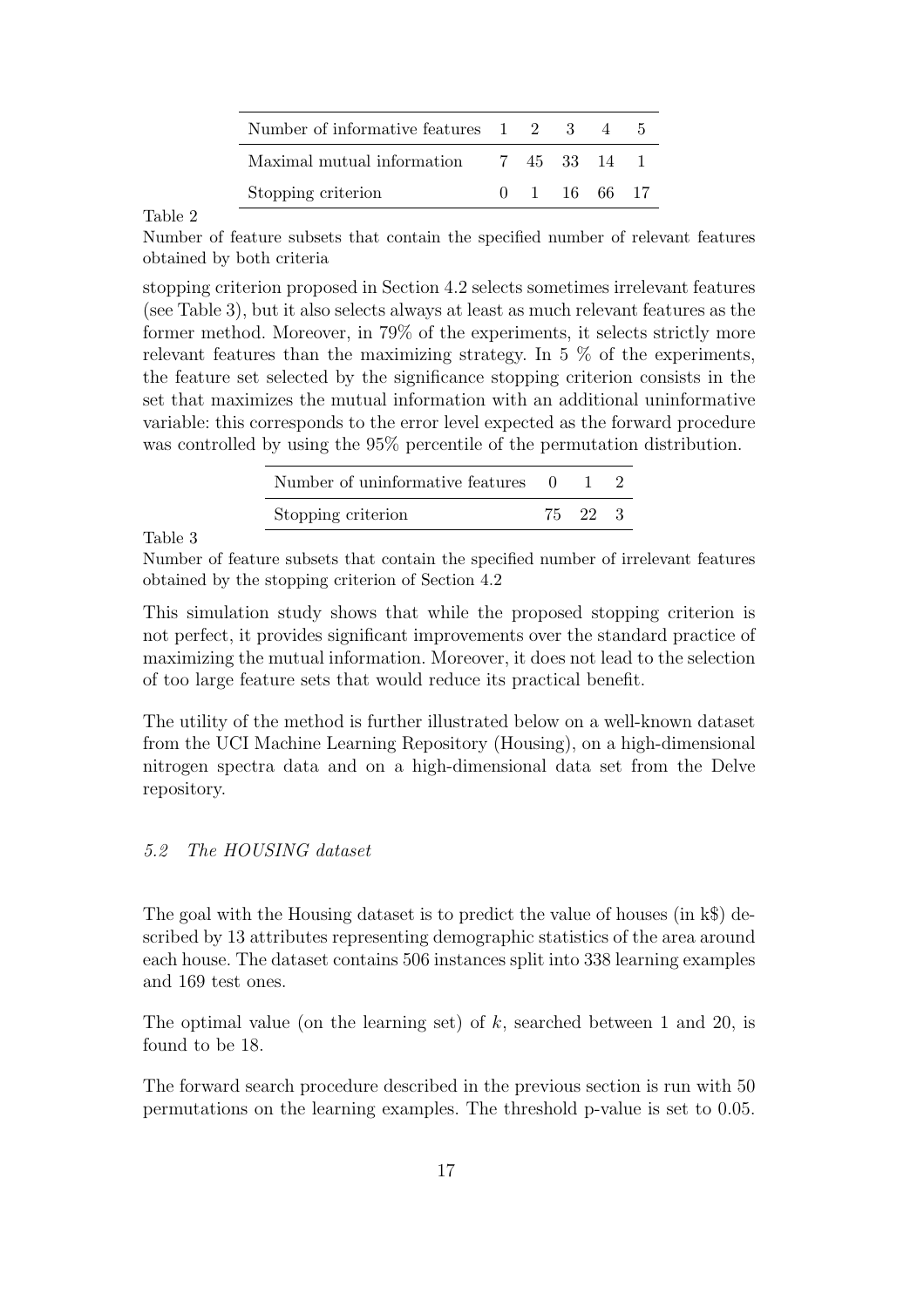When the mutual information is below the 95% percentile of the permutation distribution, the procedure is halted.

Figure 6 displays the mutual information as a function of the forward search iterations. The horizontal lines correspond to the critical values (i.e. the 95% percentile of the permutation distribution) while the circles represent the mutual information between the selected subset and the value to predict. Four features are selected  $(X_6, X_{13}, X_1 \text{ and } X_4)$ . Interestingly, the procedure does not stop when the peak in mutual information is observed.

A RBFN model was built using the selected features and optimized by 5-fold cross-validation on the learning set, according to the method described in [32]. The root mean squared error (RMSE) on the test set is 9.48. By comparison, the RMSE on the test set with the all set of features is 18.97, while the RMSE with the first two features, corresponding to the peak in mutual information, is 19.39.



Fig. 6. The evolution of the mutual information in a forward feature subset search on the Boston Housing dataset. Thresholds (horizontal lines) are computed as the 95% percentile of the permutation distribution; the actual values of the mutual information are represented with circles. The procedure stops after four features have been selected (dashed line).

# 5.3 The nitrogen dataset

The nitrogen dataset originates from a software contest organized at the International Diffuse Reflectance Conference<sup>1</sup> held in 1998 in Chambersburg, Pennsylvania, USA. It consists of scans and chemistry gathered from fescue

 $1$  http://www.idrc-chambersburg.org/index.htm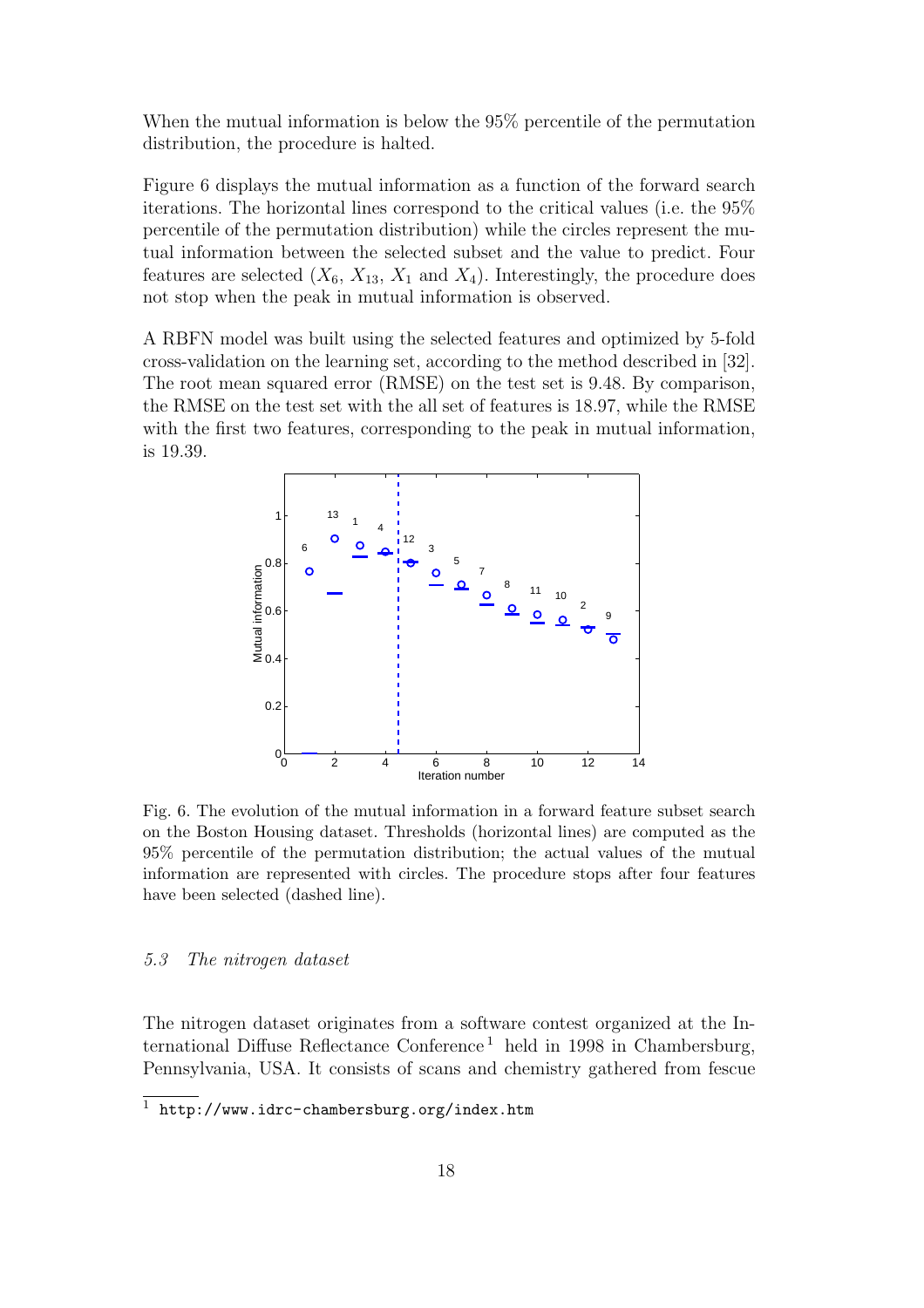grass (Festuca elatior ). The data set contains 141 spectra discretized to 1050 different wavelengths, from 400 to 2 498 nm. The goal is to determine the nitrogen content of the grass samples (ranging from 0.8 to 1.7 approximately). The data can be obtained from the Analytical Spectroscopy Research Group of the University of Kentucky<sup>2</sup>.

The dataset is split into a test set containing 36 spectra and a training set with the remaining 105 spectra. We apply moreover a functional preprocessing, as proposed in [33]: this consists in replacing each spectrum by its coordinates on a B-spline basis, which is itself selected by minimizing a leave-one-out criterion (see [33] for details). The purpose of this functional preprocessing is to reduce the huge number of original features (1050) to a more reasonable number: the optimal B-spline basis consists indeed in 166 B-splines of order four.

Figure 7 illustrates the behavior of the forward feature selection with resampling on this dataset. The optimal number of neighbors is 12. It leads to the selection of 25 variables (among the 166 B-spline coordinates). The RMSE on the test set, using a RBFN model built on those features, is 0.6649.

Maximizing the mutual information leads to a smaller feature set with 6 features. The RMSE on the test, using a RBFN model built on those features, is 0.7753. As a reference, the RMSE on the test set when all features are used is 3.1197.



Fig. 7. The evolution of the mutual information in a forward feature subset search on the nitrogen dataset. Thresholds (horizontal lines) are computed as the 95% percentile of the permutation distribution; the actual values of the mutual information are represented with circles. Twenty-five features are selected.

 $2$  http://kerouac.pharm.uky.edu/asrg/cnirs/shoot\_out\_1998/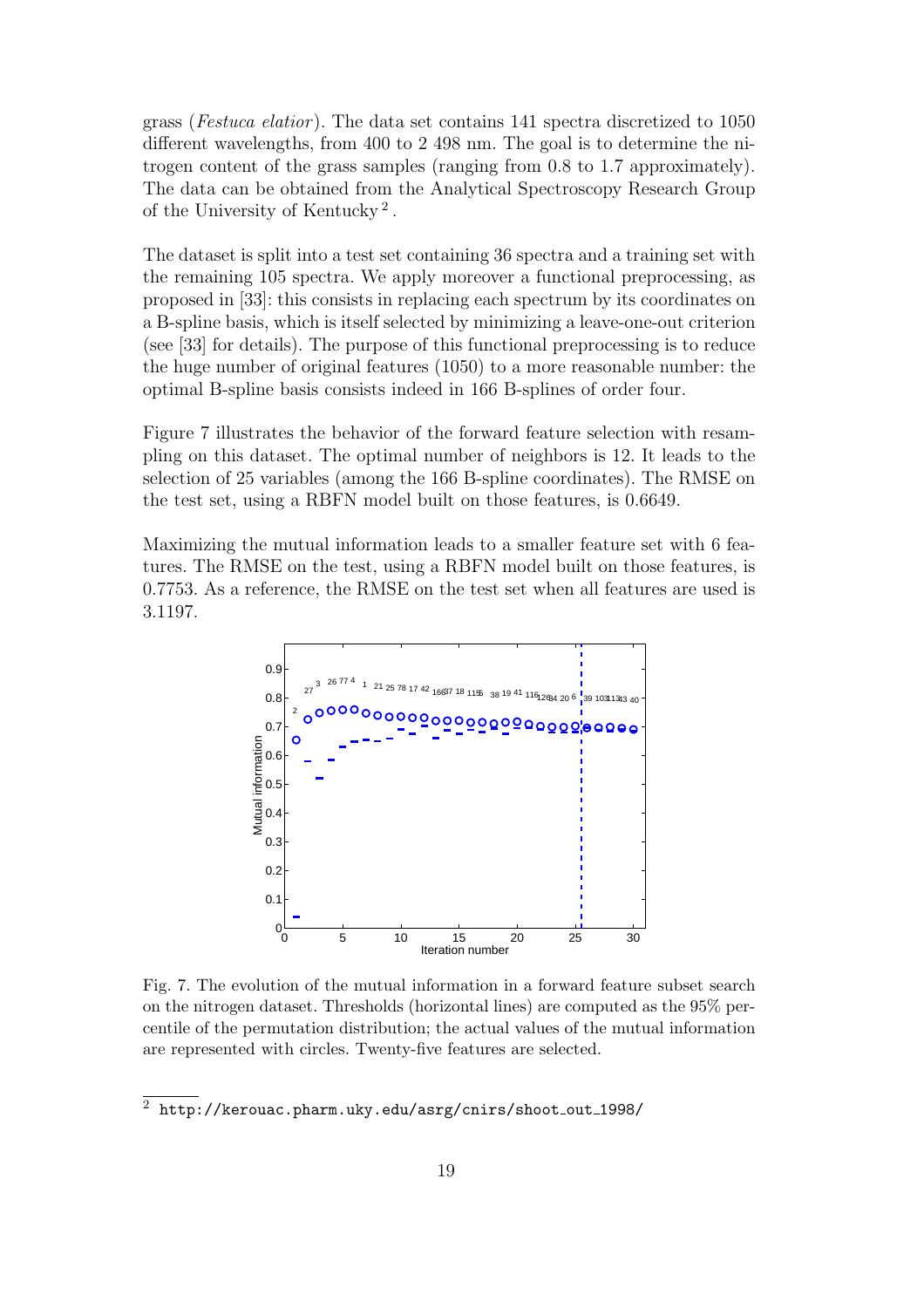#### 5.4 The Delve-Census dataest

The Delve Census dataset, available directly from the University of Toronto<sup>3</sup>, comprises data collected during the 1990 US Census. Each of 22,784 the data elements concerns a small survey region and is described by 139 features measuring demographic information like the total person count in the region, the proportion of males, the percentage of people aged between 25 and 64 etc. The aim is to predict the median price of the houses in each survey region. This problem can be considered as a large scale version of the Housing dataset.

For the sake of this analysis, we used only 104 of the 139 original features. We indeed discarded the features that are too much correlated with the value to predict like the average price, the first and third percentiles, etc. In the dataset, 52 regions were found to have a median house price of zero; they were considered to be outliers and removed from the analysis<sup>4</sup>.

Of the 22,732 remaining observations, 14,540 are used for the test set. The 8192 remaining observations are split into 8 subsets and used for training. This corresponds to the classical splitting for this dataset; it allows one to study the variability of the feature selection procedure while retaining enough data both for learning and testing. For each observation subset, the optimal feature subset is determined using the proposed approach and a RBFN model is built using a 3-fold cross validation procedure. The RBFN model is then applied on the test set and the results are compared with those obtained using the peak in mutual information and using all features.

Figure 8 displays the evolution of the mutual information and of the thresholds found by permutation over each iteration of the forward search procedure. Figure 8 shows the results of the first of the eight learning sets. The number of selected features is eight, while the maximum of mutual information is observed for six features.

Table 4 shows the Root Mean Square Error of the model on the test set, for each learning subset. The permutation approach always selects either 8 or 9 features, while stopping the forward procedure at the peak of mutual information gives from 2 to 6 features. Except for Subset number 2, the results obtained with the permutation are either equivalent either far better than those obtained with features selected by taking the peak of mutual information.

<sup>3</sup> http://www.cs.toronto.edu/∼delve/data/census-house/desc.html

 $4$  The preprocessed data can be downloaded from the UCL Machine Learning Group website: http://www.ucl.ac.be/mlg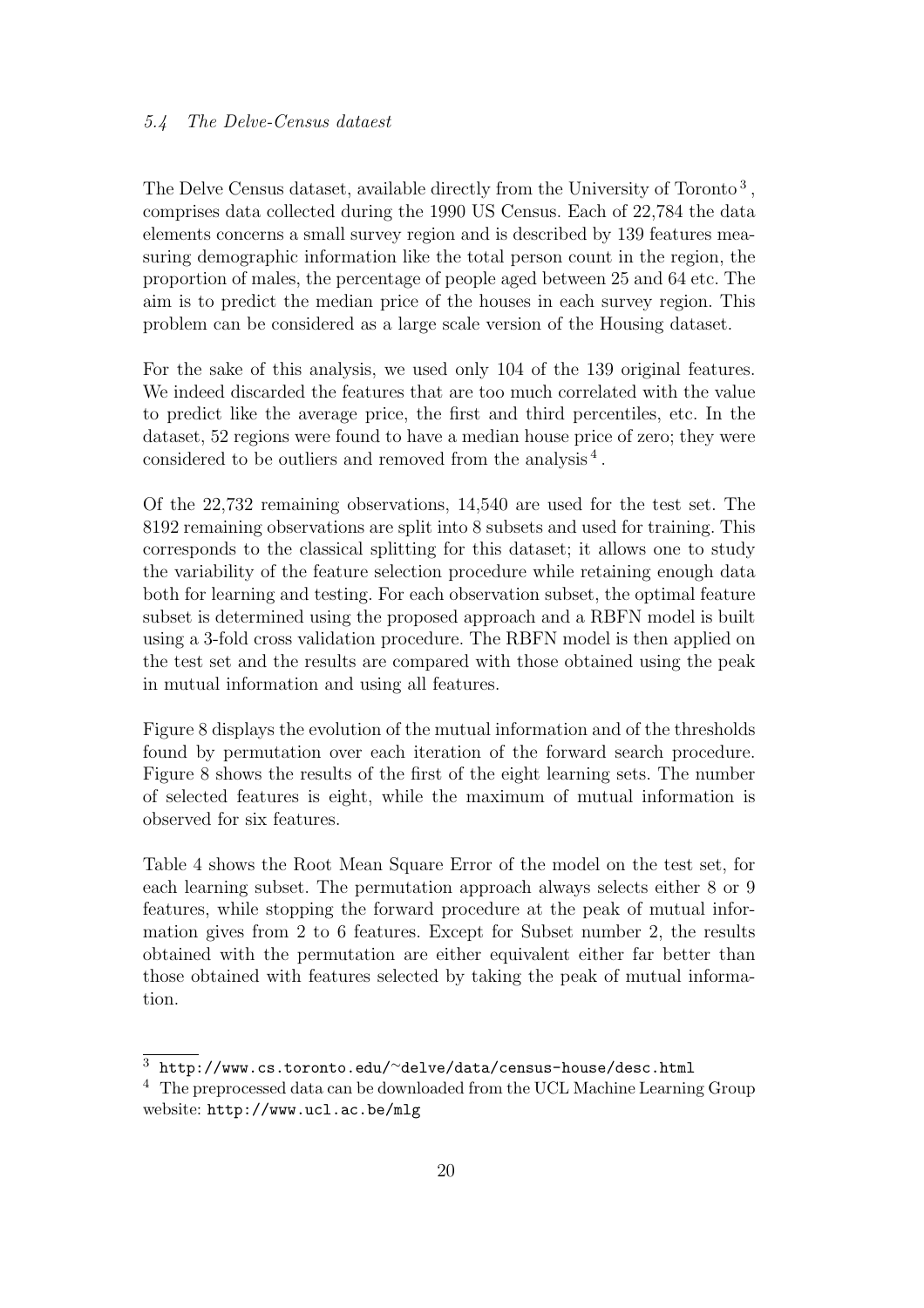

Fig. 8. The evolution of the mutual information in a forward feature subset search on the first subset of the Delve dataset. Thresholds (horizontal lines) are computed as the 95% percentile of the permutation distribution; the actual values of the mutual information are represented with circles. Eight features are selected.

|                  | Using permutations |                              | Using the peak | All features                 |                              |  |
|------------------|--------------------|------------------------------|----------------|------------------------------|------------------------------|--|
| Subset<br>number | $#$ features       | test RMSE<br>$(\times 10^4)$ | $#$ features   | test RMSE<br>$(\times 10^4)$ | test RMSE<br>$(\times 10^4)$ |  |
| 1                | 8                  | 1.3286                       | 6              | 1.3223                       | 1.4304                       |  |
| $\overline{2}$   | 9                  | 1.0748                       | 6              | 0.9472                       | 1.5393                       |  |
| 3                | 8                  | 1.2883                       | 3              | 2.5643                       | 1.4338                       |  |
| 4                | 8                  | 1.2214                       | $\overline{2}$ | 2.3125                       | 1.419                        |  |
| 5                | 9                  | 1.2575                       | 3              | 1.1799                       | 1.4628                       |  |
| 6                | 8                  | 0.9504                       | 5              | 2.363                        | 1.4146                       |  |
|                  | 8                  | 1.1987                       | $\overline{2}$ | 2.2381                       | 2.1855                       |  |
| 8                | 9                  | 1.1929                       | 3              | 1.19                         | 1.5314                       |  |

Table 4

Root mean square error on the test set obtained by the RBFN built on each learning subset.

# 5.5 Discussion

The three real-world examples illustrate the gain in prediction performances that can be obtained when using a well-chosen subset of features. Simulations show the significant improvements obtained when using the proposed method for selecting the subset, rather than using as traditionally the peak of the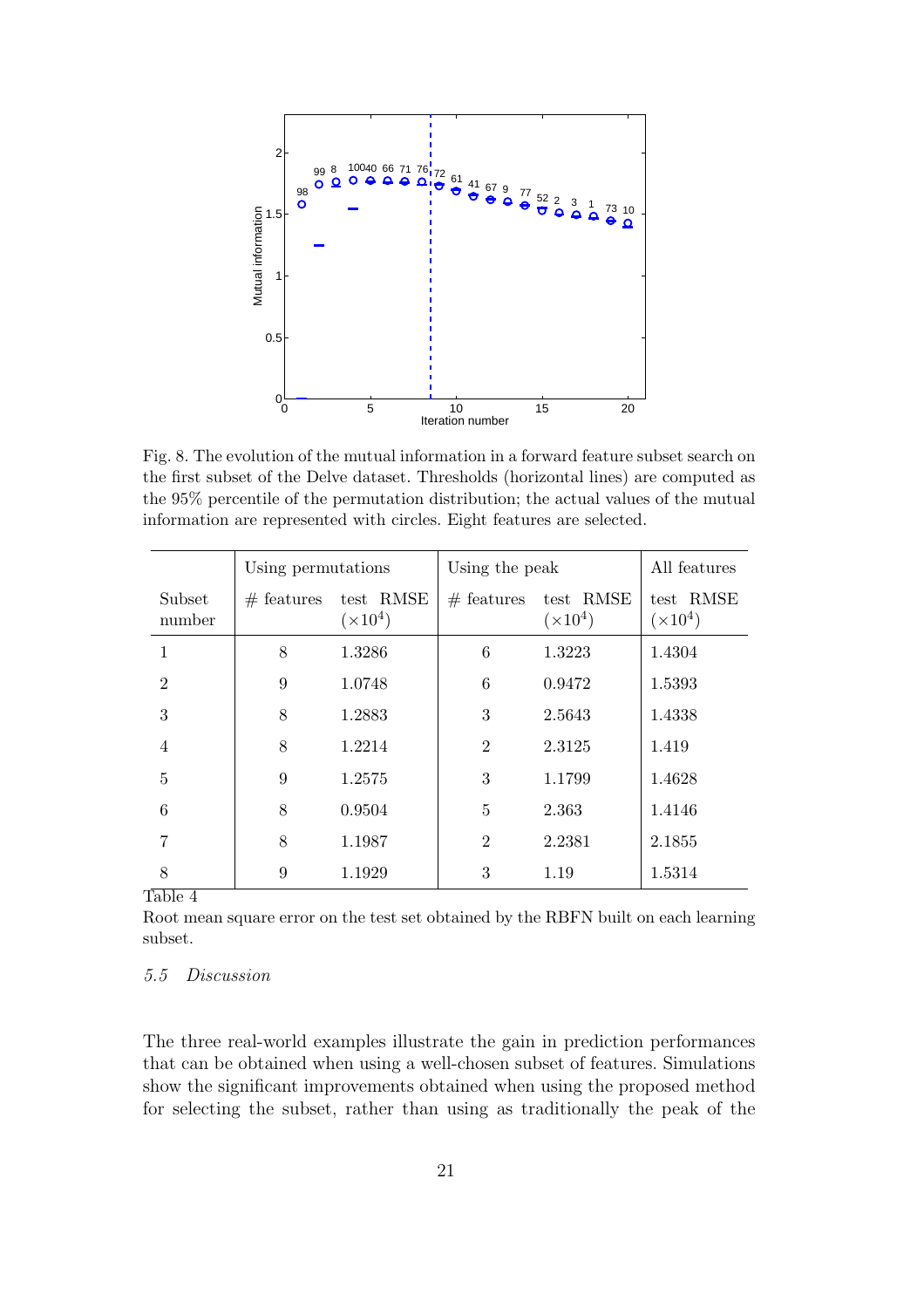mutual information, or the full set of features.

It appears therefore that the proposed strategy allows the automatic selection of good subsets of the original feature set. Moreover, it could easily be combined with a simple wrapper approach that compares the feature set that maximizes the mutual information with the one obtained by the proposed method. This would further increase the robustness of the feature selection process without leading to the enormous computation time that would be required by a full wrapper forward selection process.

# 6 Conclusions

Combining the use of the mutual information and a forward procedure is a good option for feature selection. It is indeed faster than a wrapper approach (that uses the prediction model itself for all evaluations) and still make very few assumptions about the data as it is nonlinear and nonparametric. The major drawback of this approach is that the estimation of the mutual information is often difficult in high-dimensional spaces, i.e. when several features have already been selected.

Nearest neighbor-based mutual information estimators are one of the few sustainable options for such estimation. However, two issues must be addressed. The first one is the choice of the parameter of the estimator, namely the number of neighbors. This number must be chosen carefully, especially with high-dimensional subsets. The second one is the number of features to select, or, equivalently, when to halt the forward procedure.

These two parameters of the approach could be optimized with respect to the performances of the prediction model, but this would require a large amount of computations. Rather, resampling methods can be used.

In this paper, the K-fold and permutation resamplings are used in a combined way to obtain an estimate of the variance of the estimator both in the case of relevant features and of independent ones. The optimal number of neighbors is then chosen so as to maximize the separation between the two cases.

Once the number of neighbors is chosen, the forward procedure may begin. It is halted when the added feature does not significantly increase the mutual information compared with the estimation of the mutual information if the same feature was independent from the value to predict. This is done using the permutation test.

Combining the forward feature selection procedure, the mutual information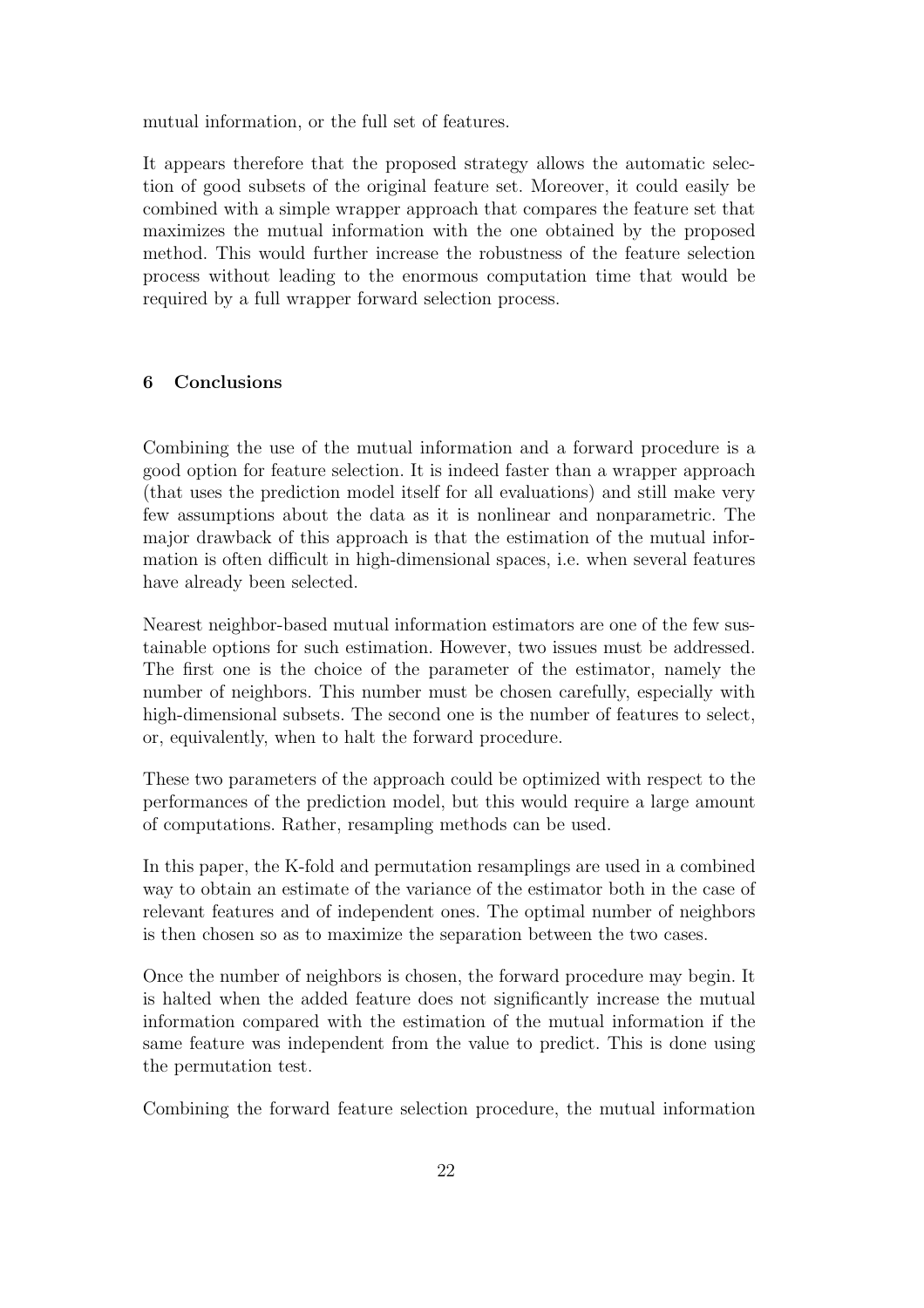to estimate the relevance of the input subsets and resampling methods to estimate the reliability of the estimation thus brings a feature selection methodology that is faster than a wrapper approach and only requires the user to choose a significance level; all other parameters are set in an automated way.

The method is illustrated on a synthetic dataset, as well as on three real-world examples. The method is shown to perform better than choosing the peak in mutual information. The test error of a Radial Basis Function Network built with the features selected by the method is always much lower than if the whole set of features is used and significantly lower than if the features up to the peak in mutual information are used.

Although the procedure described here uses a forward feature selection, it could be used as well with other incremental search methods like backward feature elimination, or add- $r$  remove-s methods that remove and/or add several features at each step. Adaptive methods could be used also to detect when performing more permutations is not necessary (for instance the variance in the permuted data gets to a stable value). Furthermore, this paper focusses on mutual information because it has been shown to be well adapted to forward feature selection, but the methodology could be applied to quadratic mutual information [34] or to the Gamma test [35] as well.

### Acknowledgments

D. François is funded by a grant from the Belgian F.R.I.A. Parts of this research result from the Belgian Program on Interuniversity Attraction Poles, initiated by the Belgian Federal Science Policy Office. The scientific responsibility rests with its authors.

#### References

- [1] I. Guyon, A. Elisseeff, An introduction to variable and feature selection, Journal of Machine Learning Research 3 (2003) 1157–1182.
- [2] A. Verikas, M. Bacauskiene, Feature selection with neural networks, Pattern Recognition Letters 23 (September 2002) 1323–1335(13). URL http://www.ingentaconnect.com/content/els/01678655/2002/ 00000023/00000011/art00081
- [3] G. M. Fung, O. Mangasarian, A feature selection newton method for support vector machine classification, Computational Optimization and Applications 28 (2) (2004) 185–202. URL http://www.springerlink.com/content/q371069077j2g72n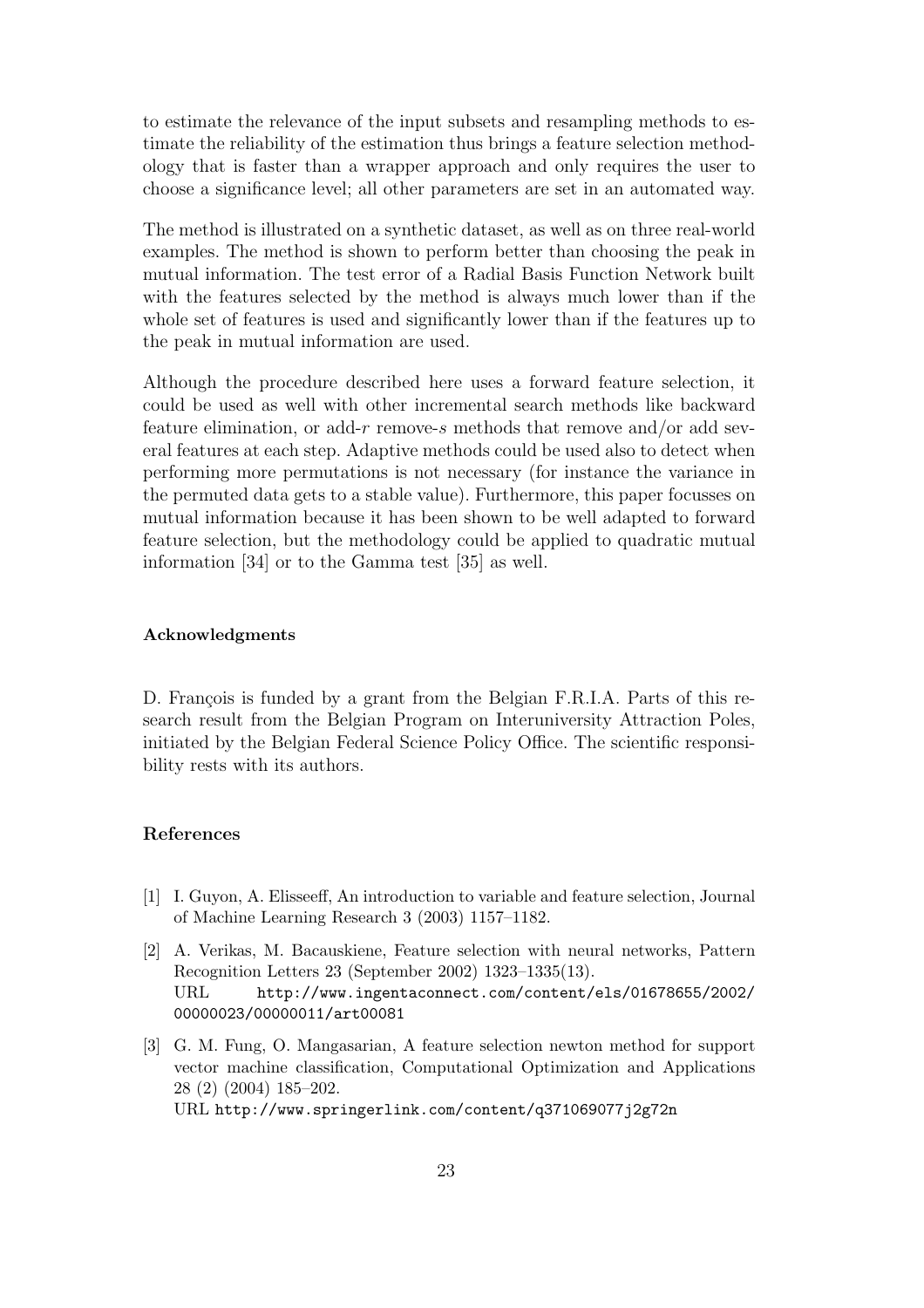- [4] B. Hammer, T. Villmann, Generalized relevance learning vector quantization, Neural Networks 15 (2002) 1059–1068(10). URL http://www.ingentaconnect.com/content/els/08936080/2002/ 00000015/00000008/art00079
- [5] I. Guyon, S. Gunn, M. Nikravesh, L. A. Zadeh, Feature Extraction: Foundations and Applications (Studies in Fuzziness and Soft Computing), Springer, 2006.
- [6] M. M. V. H. G. Van Dijck, Speeding up the wrapper feature subset selection in regression by mutual information relevance and redundancy analysis, Submitted to ICANN 2006: International Conference in Aritificial Neural Networks, held in Athens, Greece, in September 2006 (2006).
- [7] F. Rossi, A. Lendasse, D. Franois, V. Wertz, M. Verleysen, Mutual information for the selection of relevant variables in spectrometric nonlinear modelling, Chemometrics and Intelligent Laboratory Systems 2 (80) (2006) 215–226.
- [8] D. Scott, Multivariable Density Estimation: Theory, Practice, and Visualization, Wiley, New-York, 1992.
- [9] R. Bellmann, Adaptive Control Processes: A Guided Tour, Princeton University Press, 1961.
- [10] B. V. Bonnlander, A. S. Weigend, Selecting input variables using mutual information and nonparametric density estimation, in: Proc. of the 1994 Int. Symp. on Artificial Neural Networks (ISANN 94), Tainan, Taiwan, 1994, pp. 42–50.
- [11] N. Kwak, C.-H. Choi, Input feature selection by mutual information based on parzen window, IEEE Transactions on Pattern Analysis and Machine Intelligence 24 (12) (2002) 1667–1671.
- [12] A. Kraskov, H. Stögbauer, P. Grassberger, Estimating mutual information, Physical Review E 69 (2004) 066138.
- [13] F. Rossi, A. Lendasse, D. François, V. Wertz, M. Verleysen, Mutual information for the selection of relevant variables in spectrometric nonlinear modelling, Chemometrics and Intelligent Laboratory Systems 2 (2005) 215–226.
- [14] R. Battiti, Using the mutual information for selecting features in supervised neural net learning, IEEE Transactions on Neural Networks 5 (1994) 537–550.
- [15] N. Kwak, C.-H. Choi, Input feature selection for classification problems, IEEE Transactions on Neural Networks 13 (1) (2002) 143–159.
- [16] F. Fleuret, Fast binary feature selection with conditional mutual information, Journal of Machine Learning Research 5 (2004) 1531–1555.
- [17] P. Good, Permutation Tests, Springer, NewYork, 1994.
- [18] J. Opdyke, Fast permutation tests that maximize power under conventional monte carlo sampling for pairwise and multiple comparisons, Journal of Modern Applied Statistical Methods 2 (1) (2003) 27–49.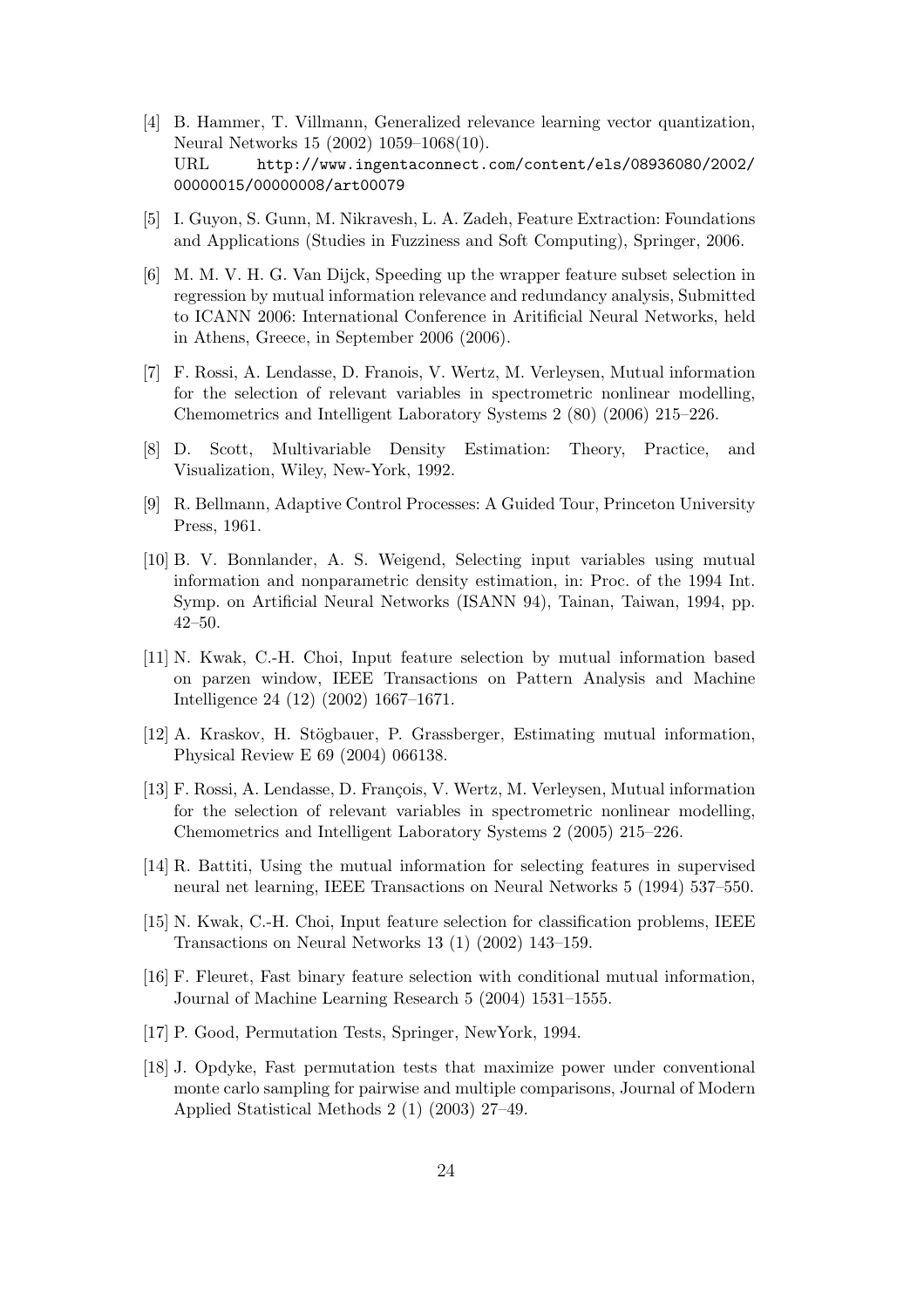- [19] R. Craddock, R. Taylor, G. Broderick, T. Whistler, N. Klimas, E. Unger, Exploration of statistical dependence between illness parameters using the entropy correlation coefficient, Pharmacogenomics 7 (3) (2006) 421–428.
- [20] P. T. Andreas Hahn, Jrg Rahnenfhrer, T. Lengauer, Confirmation of human protein interaction data by human expression data, BMC Bioinformatics 6 (2005) 112.
- [21] J. Hummel, N. Keshvari, W. Weckwerth, J. Selbig, Species-specific analysis of protein sequence motifs using mutual information, BMC Bioinformatics 6 (2005) 164.
- [22] B. D. Purushothaman G, Neural population code for fine perceptual decisions in area mt, Nat Neurosci 8 (1) (2005) 99–106.
- [23] N. Hoffman, C. Schiffer, R. Swanstrom, Covariation of amino acid positions in hiv-1 protease., Virology 314 (2) (2003) 536–548.
- [24] C. Diks, S. Manzan, Tests for serial independence and linearity based on correlation integrals, Studies in Nonlinear Dynamics  $\&$  Econometrics 6 (2) (2002) Article 2.
- [25] C. Conrad, H. Erfle, P. Warnat, N. Daigle, T. Lorch, J. Ellenberg, R. Pepperkok, R. Eils, Automatic identification of subcellular phenotypes on human cell arrays, Genome Research 14 (6) (2004) 1130–1136.
- [26] P. Radivojac, Z. Obradovic, K. Dunker, S. Vucetic, Feature selection filters based on the permutation test, in: J.-F. Boulicaut, F. Esposito, F. Giannotti, D. Pedreschi (Eds.), Machine Learning: ECML 2004, 15th European Conference on Machine Learning, Pisa, Italy, September 20-24, 2004, Vol. 3201 of Lecture Notes in Computer Science, Springer, 2004.
- [27] E. Frank, I. H. Witten, Using a permutation test for attribute selection in decision trees, in: Proc. 15th International Conf. on Machine Learning, Morgan Kaufmann, San Francisco, CA, 1998, pp. 152–160.
- [28] D. François, V. Wertz, M. Verleysen, The permutation test for feature selection by mutual information, in: ESANN 2006, European Symposium on Artificial Neural Networks, Bruges (Belgium), 2006, pp. 239–244.
- [29] X. Zhou, X. Wang, E. Dougherty, D. R. E. Suh, Gene clustering based on clusterwide mutual information., J Comput Biol 11 (1) (2004) 147–61.
- [30] N. Nicolaou, S. J. Nasuto, Mutual information for eeg analysis, in: Proc. 4th IEEE EMBSS UKRI Postgraduate Conference on Biomedical Engineering and Medical Physics (PGBIOMED'05), Reading, UK, 18-20 July, 2005, 2005, pp. 23–24.
- [31] J. Friedman, Multivariate adaptive regression splines (with discussion), Annals of Statistics 9 (1) (1991) 1–141.
- [32] N. Benoudjit, M. Verleysen, On the kernel widths in radial-basis function networks, Neural Processing Letters 18 (2003) 139–154.